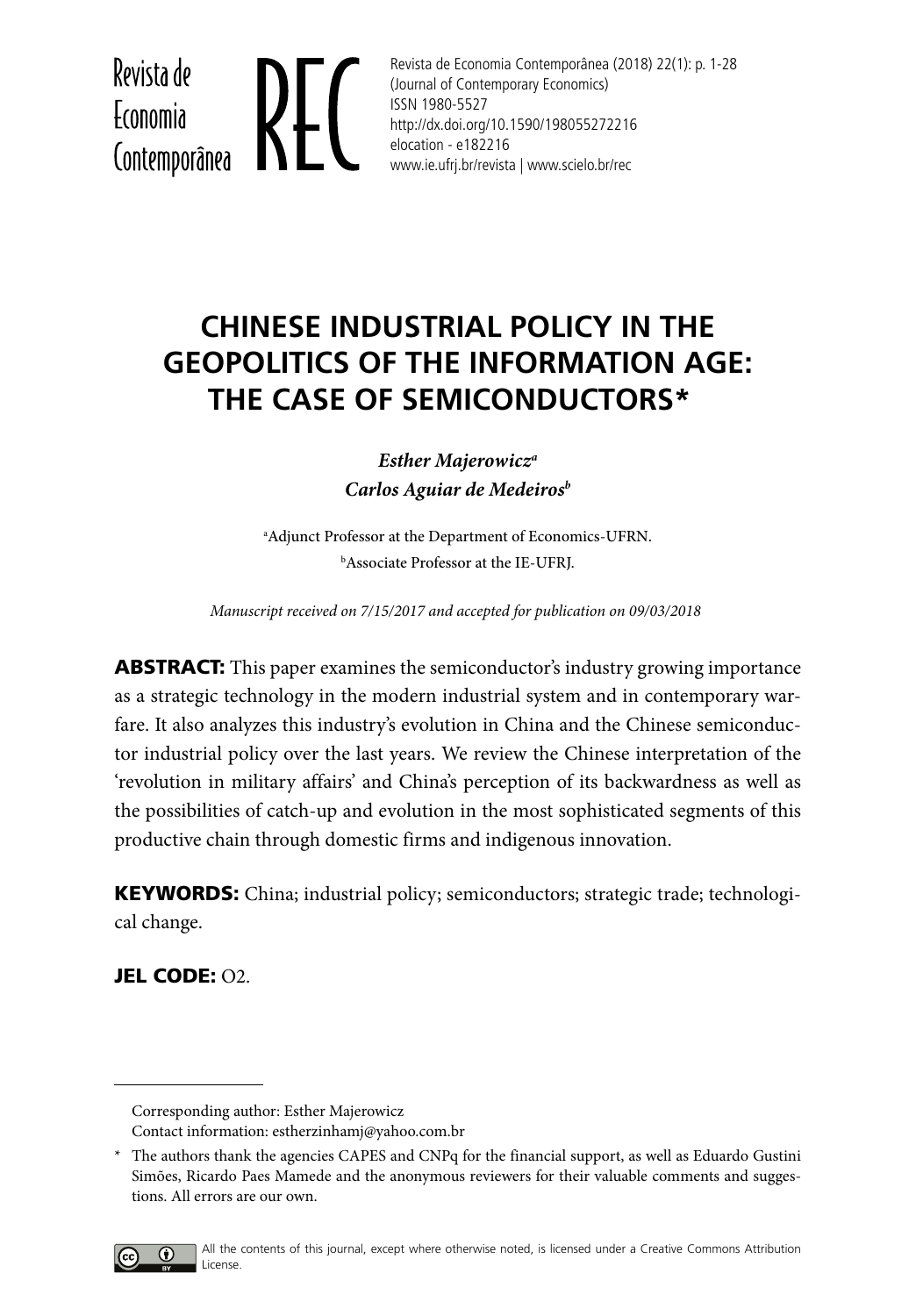# **A POLÍTICA INDUSTRIAL CHINESA NA GEOPOLÍTICA DA ERA DA INFORMAÇÃO: O CASO DOS SEMICONDUTORES**

RESUMO: Esse artigo examina a crescente importância da indústria de semicondutores como uma tecnologia estratégica no moderno sistema industrial e na guerra contemporânea, além de analisar a evolução desta indústria na China, bem como a política industrial chinesa em semicondutores seguida nos últimos anos. Revisa-se a interpretação chinesa da "revolução nos assuntos militares" e a percepção de seu atraso tecnológico e possibilidades de *catch-up* e de evolução nos segmentos mais sofisticados desta cadeia produtiva através de firmas domésticas e tecnologia autóctone.

PALAVRAS-CHAVE: China; política industrial; semicondutores; comércio estratégico; mudança tecnológica.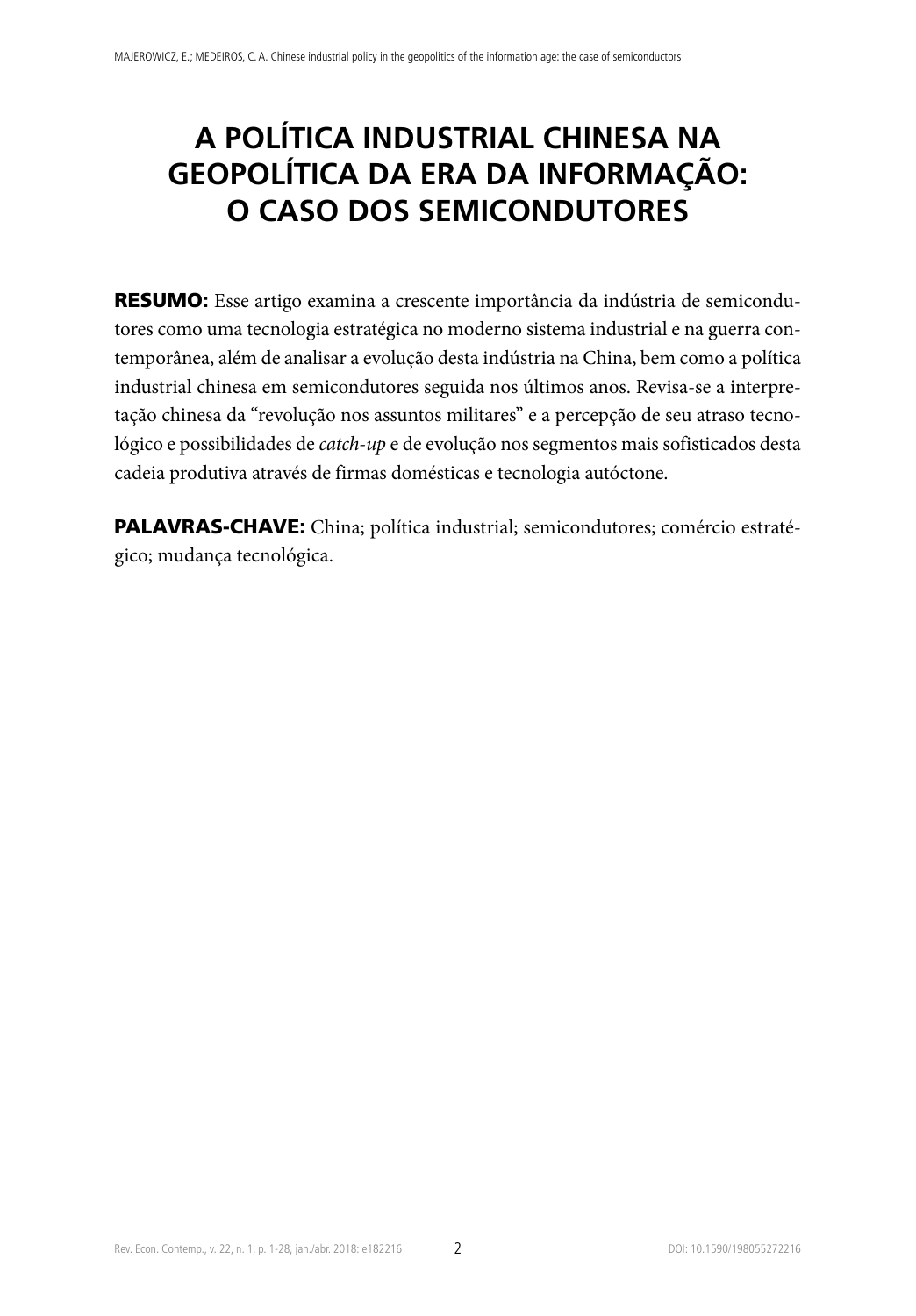#### **1. INTRODUCTION**

Across the centuries, the control over technical progress has been an essential dimension of national power. Manufacturing and military might depend on national technical capabilities to produce and create new goods, infrastructure and weapons. Public investment in science and technology and other governmental industrial policies aimed to induce private investment in new industries and technologies have been the most persistent and predominant (although not necessarily acknowledged) lever for innovation and technical progress. Consequently, they have also been the lever for national competitive advantage creation among advanced countries. These countries systematically and politically exert control over new technologies, particularly those of dual use (civil/military), through secrecy and exclusivist policies, such as power policy.

In their efforts of industrialization, developing countries aim to reduce their technological backwardness through state-led industrial policies and fast growing investment rate. Technological catch-up by domestic firms through borrowing technologies in import substitution production or by joint ventures with transnational corporations – in areas where the barriers for importing technologies were higher – has been a common dimension of industrialization followed by fast growth in East Asian countries (homespun or export-led), and particularly in China since its opening to the international market. These technological opportunities were higher when different generations of technologies prevailed, favoring diffusion, and lower when cumulativeness concentrated innovation capacity in leading economies. Hence, industrialization through copy and borrowing technologies is easier in mature technologies, in those that property rights are not restrictive and where low labor costs are a competitive advantage. Industrialization through imitation faces growing difficulties when the technological gap decreases and the barriers for importing technologies are higher, particularly in those of dual use. In order to keep following a route of technological catch-up and preserve national autonomy, developing countries face the necessity to create a new industrial policy centered on the development of indigenous technologies exploited by competitive domestic companies in high-tech activities.

Liberalization and high trade growth took place in the world economy in the last three decades before the 2008 great crisis. In this period, the US and other "headquarter" countries organized deep global value chains (GVC) through transnational corporations (TNC) encompassing vast populations occupied in low wage countries, in productive stages in which wages were an important competitive edge. GVC led by TNC have reshaped the world division of labor. The emergence of vertical production networks was possible due to the progress of information and communications tech-

3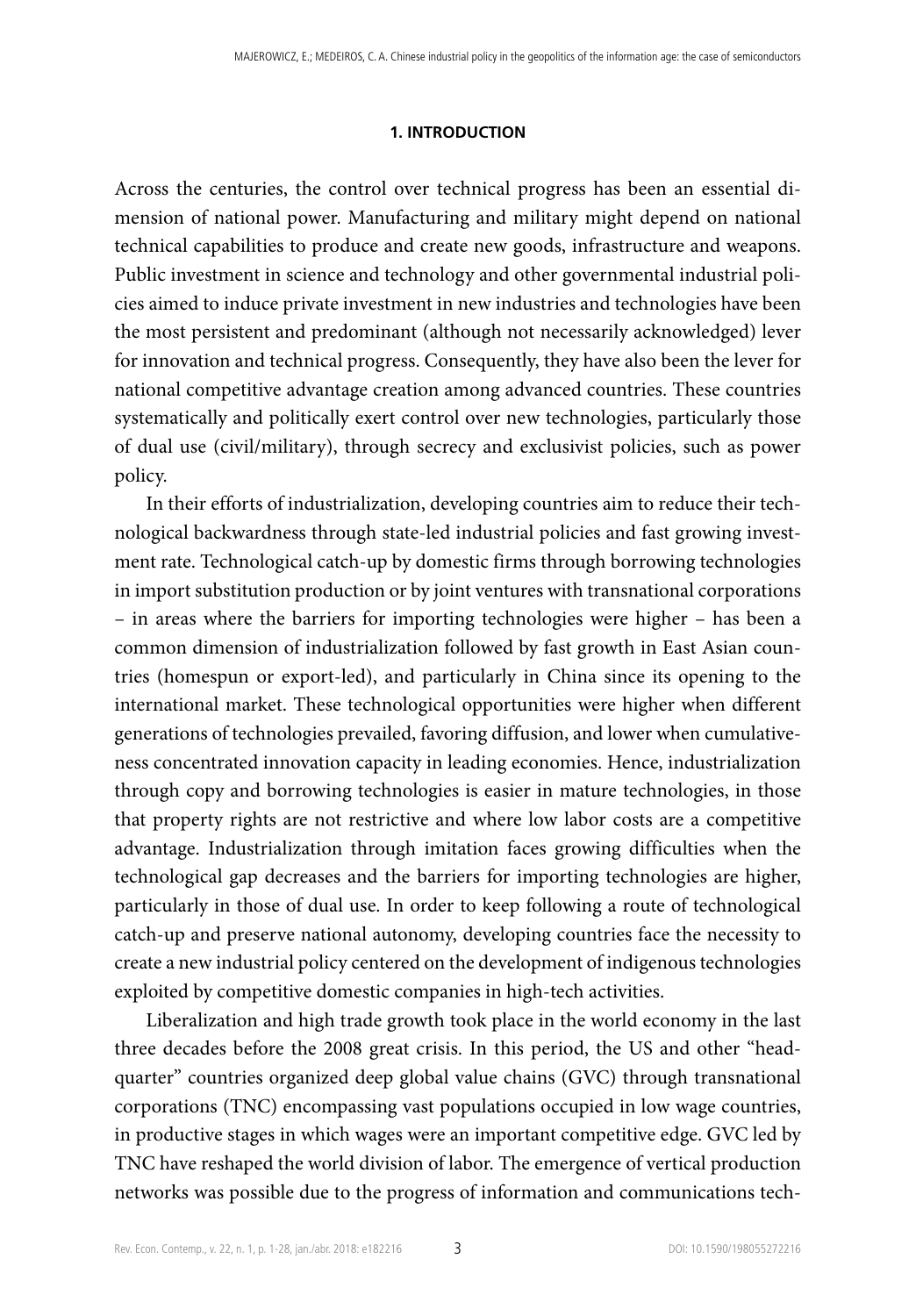nologies, as well as by economic liberalization in developing countries. Participating in this web led by TNC was considered, in many countries, the new industrial policy.

Since 2008, lower rates of GDP and international trade growth prevailed, and, despite the predominance of liberal thought and systematic opposition to industrial policy as a development lever, industrial policy has been "back in". In the US, Germany, France, Japan, and South Korea it never ceased to be a strong lever; in China, industrial policy achieved a high importance since the last decade. The diffusion of new technologies, particularly information and communication technologies (ICT) and their huge impact on cyber-physical industrial systems, as well as in new generations of weapons and war tactics, create systematic challenges for national power.

Electronic equipment (including electrical machines) and ICT, the greatest drivers for high-tech industrial production, have a common feature: they depend crucially on semiconductors, a high-tech input that demands complex process equipment for its production. Electronic devices, smartphones and computers – the most demanded downstream final goods – have to a substantial extent their differentiation based on the capacity and reliability of semiconductors they contain inside, and the same happens with weapons and defense sensor systems. Modern technological superiority depends heavily on ICT. The capital goods necessary to produce and process high-powered semiconductors are the highest high-tech upstream stage of modern technology. Few countries dominate this technology and few companies produce high performance semiconductors. The interactions among semiconductor manufacturing equipment suppliers, semiconductor producers and its users (electronics and ICT) form a crucial base for successful innovation in modern technologies.

China is nowadays a major producer of electronic, ICT products, and the greatest importer of integrated circuits (IC), expressing its success in the fabrication of these final goods (in stages distant from innovation and in which mature technologies predominate) and simultaneously its technological backwardness and distance from state-of-the-art semiconductor technology. The Chinese government considers this technological gap an economic and national security threat.

This paper examines the Chinese degree of backwardness in semiconductors and China's perception of its implications for technological development and for national security, as well as the industrial policies in semiconductors aimed to reduce it by developing indigenous innovation and evolving in the industry's productive chain. In addition to this introduction, this paper contains other five sections. The second section reviews the Chinese interpretation of the "revolution in military affairs", its reliance on semiconductors of high performance, the predominance of the US semiconductor transnational and the security threats associated to IC. The third section examines some new directions in the modern manufacturing system stimulated by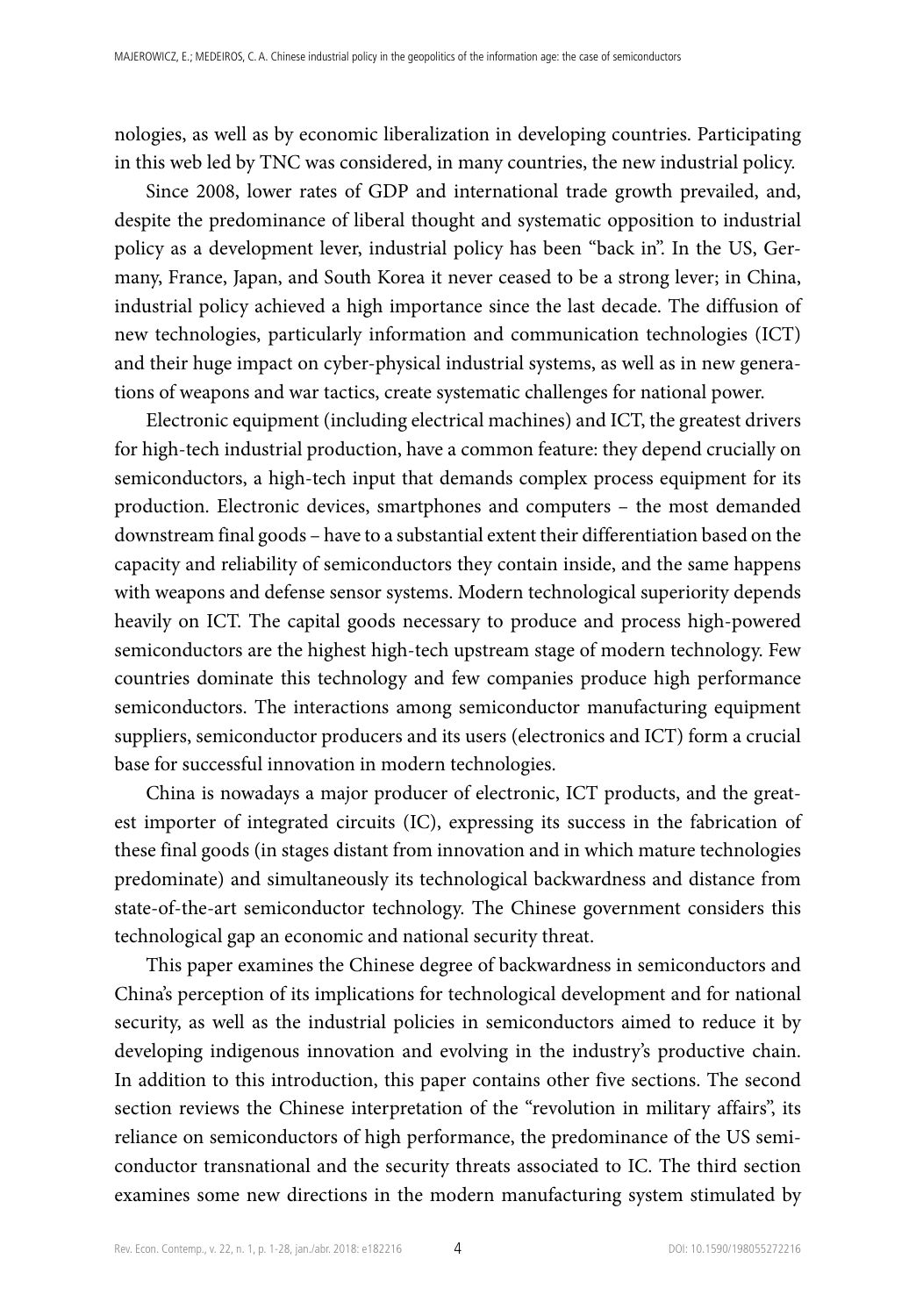ICT, highlighting the importance of the productive system's integration for productive efficiency and the Chinese analysis of its backwardness. The fourth section considers the global semiconductor industry, China's position and the US leadership based on security concerns. The fifth section regards China's backwardness and high importdependence, and some efforts to promote import substitution, create domestic leaders, investment funds and other policies aimed to acquire technology. The sixth section concludes the paper.

## **2. SEMICONDUCTORS AND CONTEMPORARY WARFARE**

Semiconductors are vital for modern warfare in multiple fronts, ranging from modern weapons and battlefield operations to cybersecurity. As ICT has been driving the revolution in military affairs, chips became a building block of defense capability, being the foundation of modern systems of battle management, weapons, navigation, communication and space, deemed in modern military affairs as force multipliers (CHU, 2013). Whereas possessing leading-edge semiconductors not available to rivals can entail military-edge (PCAST, 2017), guaranteeing semiconductors' integrity is essential for the proper operations of modern weapons and those systems dependent on information that sustain national defense (CHU, 2013), including to prevent foes' access and control. Therefore, in semiconductors, detaining technological lead, preserving integrity and guaranteeing supply availability are national security concerns. As China is far from the state-of-the-art semiconductor technology and depends heavily on IC imports, all these aspects are paramount to the country.

In preparing for "local wars under conditions of informatization", the People's Liberation Army (PLA) devised a military strategy based on the concept of asymmetrical warfare, which mobilizes means beyond those narrowly deemed military to prompt attacks and defeat technologically superior adversaries, particularly through information warfare (RAUD, 2016; CHU, 2013). China has a broad and singular approach to information warfare, fusing into a single discipline the two aspects of ICT-related warfare, developed apart in the US1 , namely, electronic and cyber warfare (DICKSON, 2017), focused respectively on electronic equipment and data; while extending beyond ICT to encompass "human information processing and cognitive space" (RAUD, 2016, p. 10). In ICT-related warfare, semiconductors are of utmost importance. They are also

<sup>&</sup>lt;sup>1</sup> "In the U.S. military, electronic warfare and cyber capabilities live in different military domains, delivered by operators who exist in different military units and who largely grew up in different career fields" (DICKSON, 2017).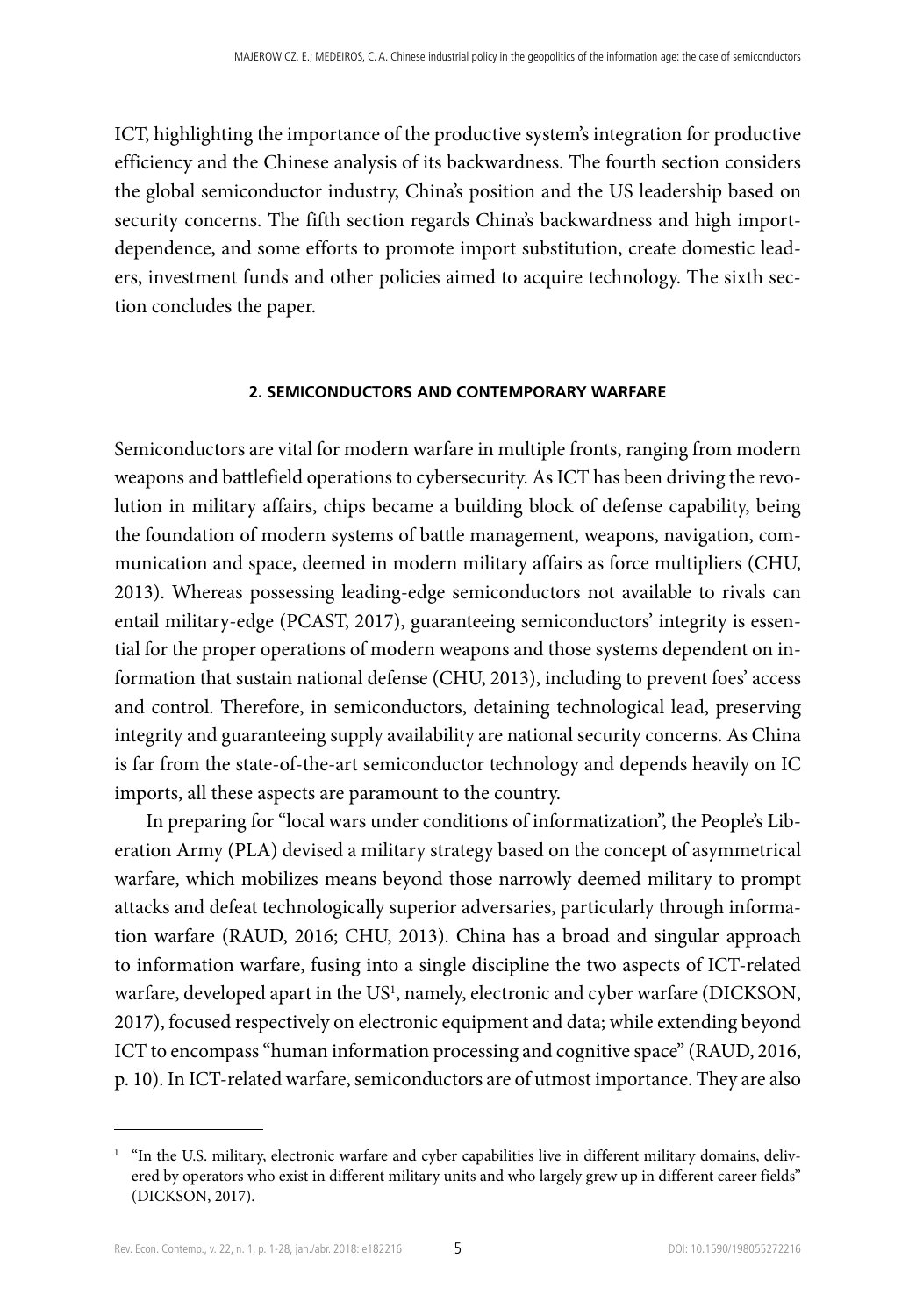a target of Chinese 'Assassin's Mace weapons', which seek to neutralize technological superiority and defeat adversaries in asymmetrical warfare by attacking their greatest vulnerabilities (PILLSBURY, 2001). Hence, semiconductors are a key in its military modernization and strategy, be it to overcome or to offset its technological inferiority, in conventional or asymmetrical warfare.

Semiconductors underpin what was assessed in China's 2015 white paper on military strategy as the "new stage" of the world revolution in military affairs, encompassing: (i) the sophistication of "long-range, precise, smart, stealthy, and unmanned weapons"; (ii) the affirmation of cyber-space and outer space as the "new commanding heights in strategic competition"; (iii) the rapid evolution of the war form "to informationization"; and (iv) the military restructuring pursued by world powers, both in its material and ideal dimensions (STATE COUNCIL, 2015a). In 2015, by the creation of a new military branch, the Strategic Support Force, China demonstrated "the weaponization of broad information capabilities, plus the weaponization of outer space", moving beyond its Assassin's Mace program towards "fifth-generation warfare concepts" (FISHER *apud* PHILIPP, 2017).

Furthermore, the core of contemporary hard military power, precision-guided weapons<sup>2</sup>, has its accuracy and reliability – and arguably feasibility – contingent on semiconductor technology (CHU, 2013). Semiconductor technological lead can consubstantiate superiority not only in precision force, but also in electronic warfare (EW), which involves "the use of electromagnetic and directed energy to control the electromagnetic spectrum or attack the enemy" (DoD, 2017, p. 80). Leading-edge semiconductors' usage in EW entails jamming communications and radars, compromising command and control and improving stealth.

For instance, in 2016, the Department of Advanced Research Project Agency (DARPA) announced a new chip (an analog to digital converter) funded by the agency and developed in partnership with the US firm Global Foundries, described as having "a processing speed nearly ten times that of commercially available, state-of-the-art alternatives" (DARPA, 2016). Such technological advantage would provide anti-jamming capabilities to overcome threats as seen in the conflict in Ukraine, where the separatists employed EW against drones and communications "seriously hindering battlefield operations for their opponent" (GIBBONS-NEFF, 2016)<sup>3</sup>.

<sup>&</sup>lt;sup>2</sup> Includes "cruise missiles, ICBM [intercontinental ballistic missiles], and submarine-launched missiles" (CHU, 2013, p. 39).

<sup>&</sup>lt;sup>3</sup> DARPA stresses that semiconductor technology advancements enabled "three major systems" under development across the electromagnetic spectrum: the Navy's "Next Generation Jammer", to deceive radars and protect assets; the "Air and Missile Defense Radar", to search and track ballistic missiles; and the "Space Fence", augmenting small orbiting objects' detection (DARPA, 2015).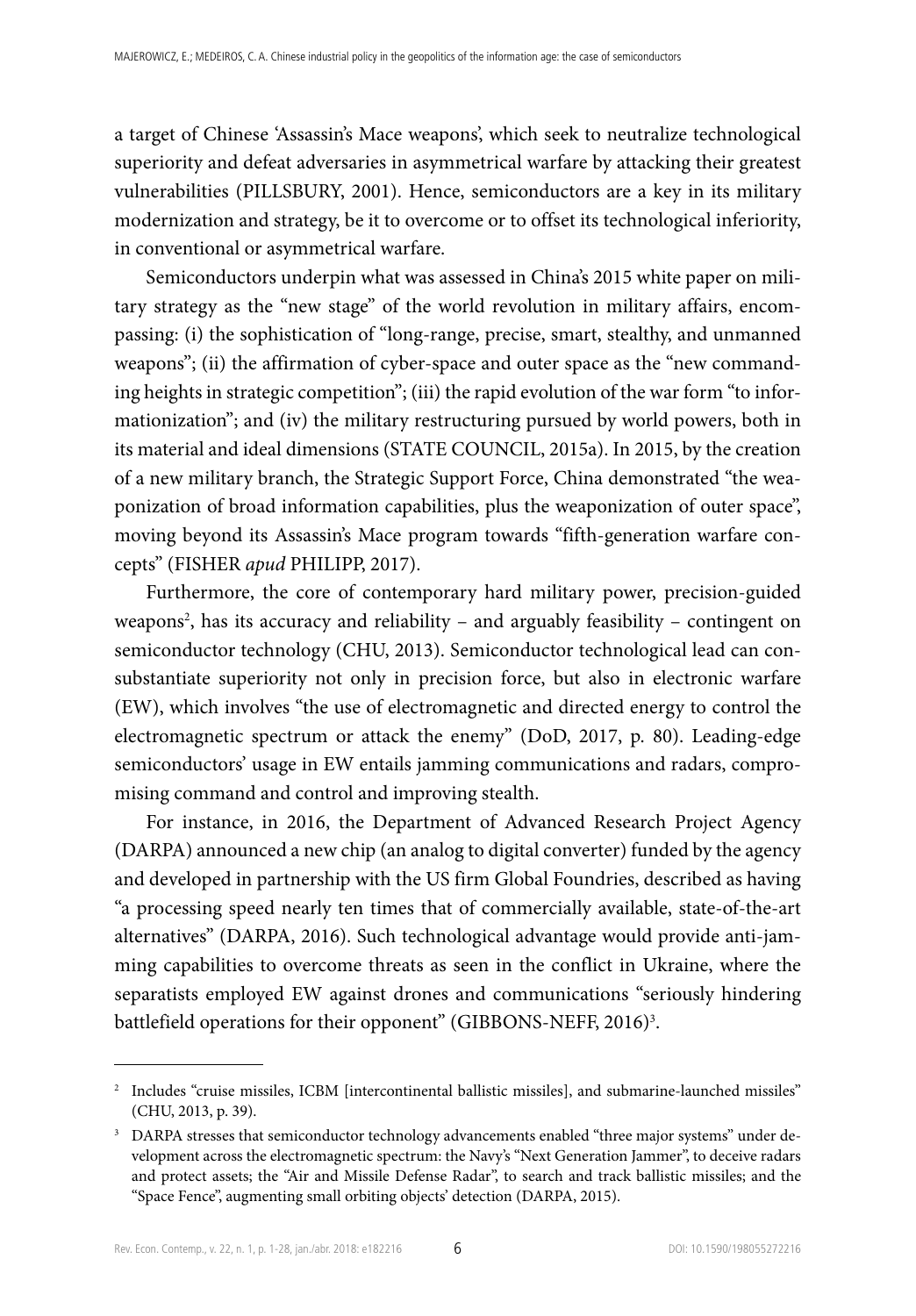Whilst jamming blocks the functioning of devices, directed-energy weapons can destroy semiconductors necessary for electronics' operation. These weapons seek to emulate the electromagnetic pulse (EMP) accompanying a nuclear explosion, which can irreversibly destroy semiconductors without being "generally meant to kill people" (SCHIESEL, 2003). Even if military and space chips are protected from nuclear EMP through radiation-hardening, developments in directed-energy weapons operating in diverse ranges of the electromagnetic spectrum may render them vulnerable. Furthermore, as most semiconductors used in a country are not radiation-hardened, "EMP strikes may 'deafen' and 'blind' an entire country" (CHU, 2013, p. 44). In 2017, China reported a breakthrough in directed-energy weapons: a high-power microwave weapon that can destruct electronics by compromising IC, for instance, in tanks, missiles or satellites; an Assassin's Mace that granted the researcher behind it a first prize National Science and Technology Progress Award (KANIA, 2017).

EMP strikes are not the only semiconductor-level threat. Inserting Trojan horses in IC during design or fabrication can compromise not only weapons' proper operation through performance restrictions and a diverse array of programmable failures, as kill switches, but also cybersecurity by providing a back door to outsiders bypassing all higher security levels. According to Schwartau (*apud* CHU, 2013), hypothetically, malicious circuitry could be inserted in military systems sold to US customers by the CIA/Pentagon, for instance, to trigger failure in a predetermined timeframe, to deviate course or even to self-destroy after used<sup>4</sup>. IC's Trojans can also target consumer electronics and critical infrastructure.

Security threats associated to IC have been the focus of a growing US concern, as the US production and the global industry have been moving to China. Previously, the industry's globalization occurred mainly among military allies, since the major global players are Japan, South Korea, Taiwan and Europe, besides the US. The US Intelligence Advanced Research Projects Activity, in 2011, launched the Trusted IC program (IARPA, 2011) to minimize the risks associated to foreign manufactured IC. According to the Senate Committee on the US Military Forces (CAS, 2011), an investigation on counterfeit electronic parts in parcel of the supply chain of the Department of Defense found 1.800 suspected cases, wherefrom a sample was tracked, 70% leading to China. Apparently, counterfeits generally come from e-waste<sup>5</sup>.

<sup>4</sup> In 2017, in the aftermath of Xi Jinping's visit to the US during rising tensions with North Korea, the latter's failed missile test has prompted strong speculations on possible US sabotage (SANGER and BROAD, 2017).

<sup>&</sup>lt;sup>5</sup> "In an illustrative case, used and remarked semiconductors were sold as new by a Chinese firm, and they were installed in unfreeze modules of a reconnaissance airship. The problem was detected during a flight test" (ITA, 2016, p.27)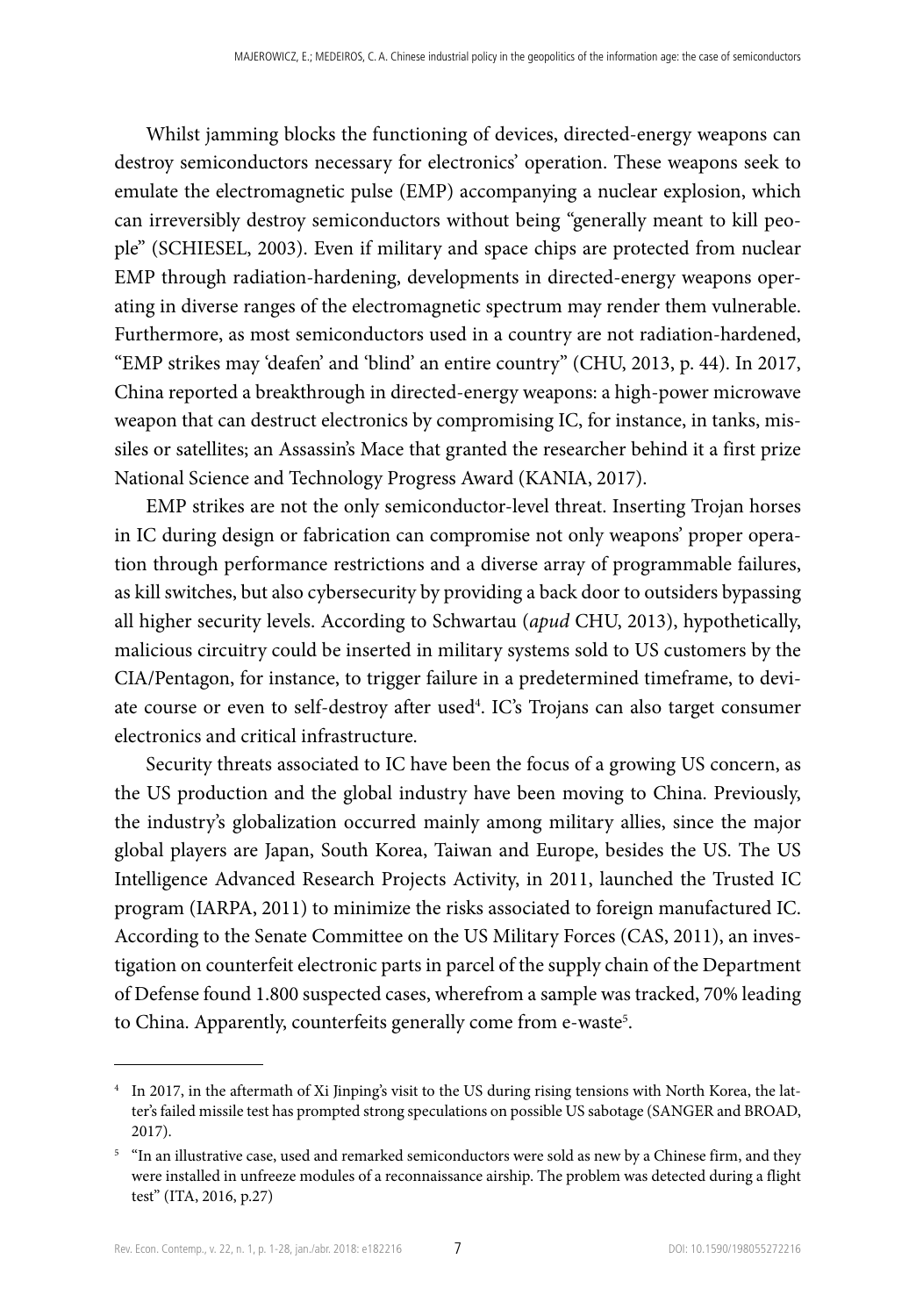While the US have security concerns on imported semiconductors from China, even if the latter produces just a small share of global sales; the US semiconductor giants' (Intel and Qualcomm, along with the late IBM semiconductor division and Apple's recently expanding one) have been directly implicated in the Global Surveillance Program PRISM, unveiled by Edward Snowden. China, heavily reliant on imports, mostly from the US and Japan, has a major vulnerability that the CCP set to tackle through ambitious industrial policies.

### **3. SEMICONDUCTORS AND MANUFACTURING MODERNIZATION**

It [the role of the IC industry] is similar to the role that the steel industry played in supporting China's earlier economic development […] We are now in the information era […] If China is unable to develop its IC industry, then the national goal of transforming our development model and industry structure will face a litany of problems. (YE TIANCHUN, 2014, p. 2)

As high-tech building blocks of ICT products, semiconductors are fundamental for downstream competitiveness in ICT, but also beyond. According to China's Minister of Industry and Information Technology, Miao Wei: "the scale and level of a country's IC development has become an important measurement of a country's national competitiveness and overall strength" (2014, p. 1). If semiconductors are at the ICT industry's heart, their economic importance become even more critical when informatization of manufacturing and associated services is deemed by planners as the key to their overall manufacturing (and economic) upgrade strategy, ultimately aimed at becoming the world's manufacturing leader by mid-century. The first step to this strategic goal was launched in 2015, the 'Made in China 2025' (MIC, 2025) plan or 'Manufacturing 2025'.

The plan characterizes that "the deep integration of next generation IT into manufacturing is triggering far-reaching industrial transformation", a process that would involve an industrial revolution, for "intelligent manufacturing, such as intelligent equipment and plants based on cyber-physical systems [CPS], is creating a new manufacture revolution" (STATE COUNCIL, 2015, p. 3). In this spirit, the plan focuses on raising China's capacity in innovation, industrial quality and performance, while having "the integration of the next-generation IT into manufacturing the main thread, intelligent manufacturing the main priority" and setting targets for industrial broadband penetration, digital R&D and design tool penetration and key process control rate. Therefore, semiconductors constitute a building block for China's new comprehensive manufacturing strategy.

8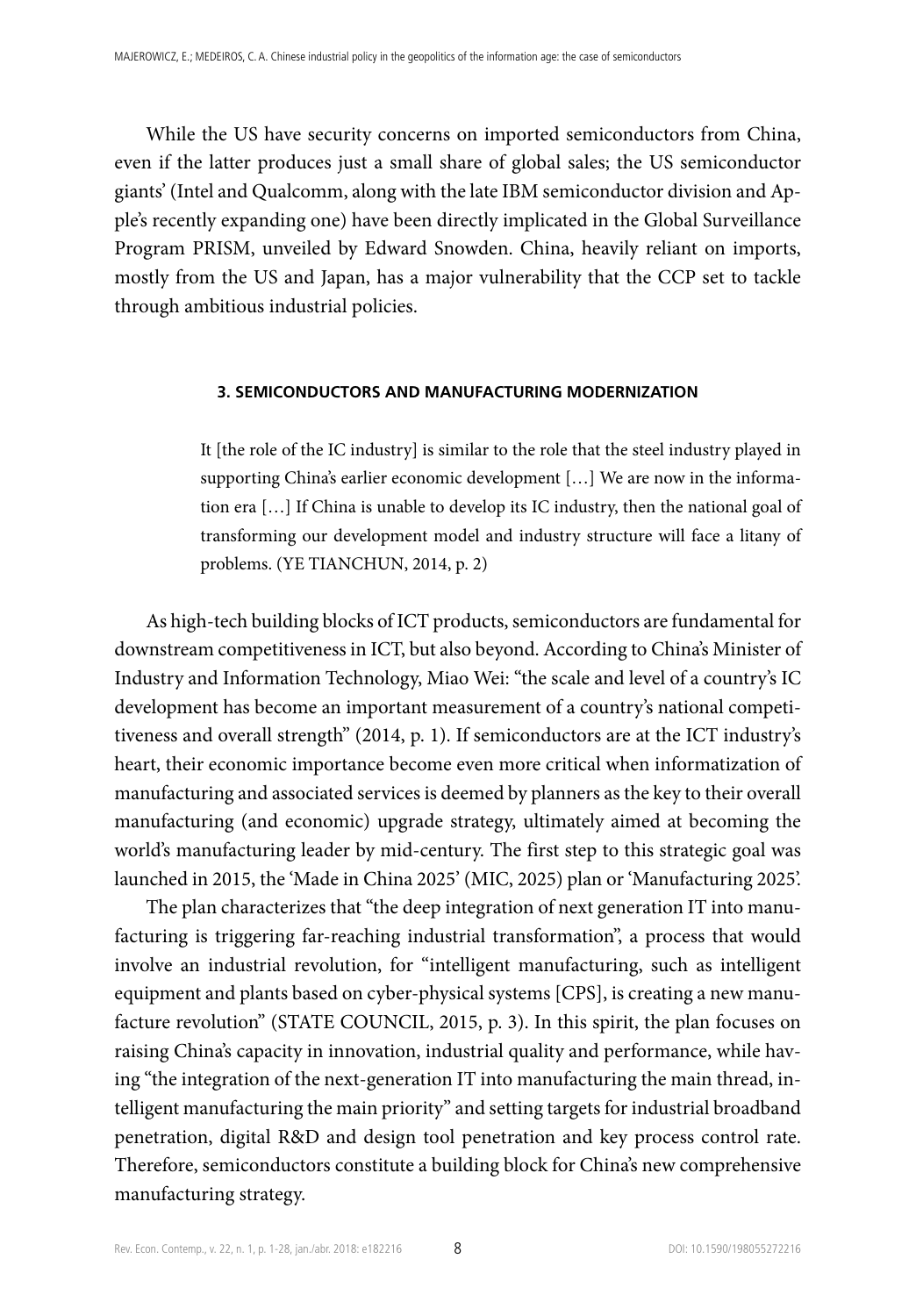Implementing sensors and IC on objects enable them, respectively, to perceive the environment, generating constant data status and position, and to compute and communicate the latter through the internet, promoting the digitalization and networking of the physical elements in the Internet of Things (IoT). The information flow generated by the diffusion of the IoT requires network and communication infrastructure as well as big data analytics, imposing the necessity for cloud computing. Also relying on semiconductors for the sensing, computing and connecting – despite networking not necessarily occurring through the Internet –, CPS encompass a virtual counterpart of machines and objects to simulate the operations of physical elements. Instead of merely monitoring objects through sensors, CPS have further emphasis on control, acting upon the environment, being especially used in critical infrastructure: "CPSs perform automated or partially automated control of physical equipment in manufacturing and chemical plants, electric utilities, distribution and transportation systems and many other industries" (COLBERT, 2017, p. 41)

Both CPS and the IoT are at the core of what has been proclaimed as the fourth industrial revolution, such as proposed by the Working Group of Germany's governmental "strategic initiative" *Industrie 4.0* (KAGERMAN *et al*., 2013). Whether a fourth industrial revolution is on course is beyond our scope<sup>6</sup>. Of utmost importance is that the concept is being instrumentally mobilized by major states in the pursuit of comprehensive industrial policies to defend or, in China's case, to subvert the hierarchical status quo in global manufacturing production and value appropriation in a context of increased global competition. Undoubtedly, the widespread integration of ICT into manufacturing and associate services, especially by the digitalization of physical elements, is at those projects' core, extending the revolutionary effects of ICT on production further than already experienced over the last decades.

The current stream of modernization in manufacturing and associate services is characterized by the diffusion of information systems and the incorporation of productive organizational strategies enabled by ICT technologies. The central question for productive efficiency appears as its increasing dependence on the productive system's integration. "Smart" factories, cities and grid are enabled by semiconductors' implementation over physical structures, increasing their efficiency, yet exposing critical civilian infrastructure to remote cyber threats.

Over the last years, China has become the world's major consumption market for semiconductors, particularly for IC, in consonance with its consolidation as the main electronics' producer and exporter, largely resulting from typical vertical specialization in CGV led/integrated by foreign TNCs. Nevertheless, semiconductor local pro-

<sup>6</sup> For a critical perspective on the fourth industrial revolution's discourse, see Pfeiffer (2017).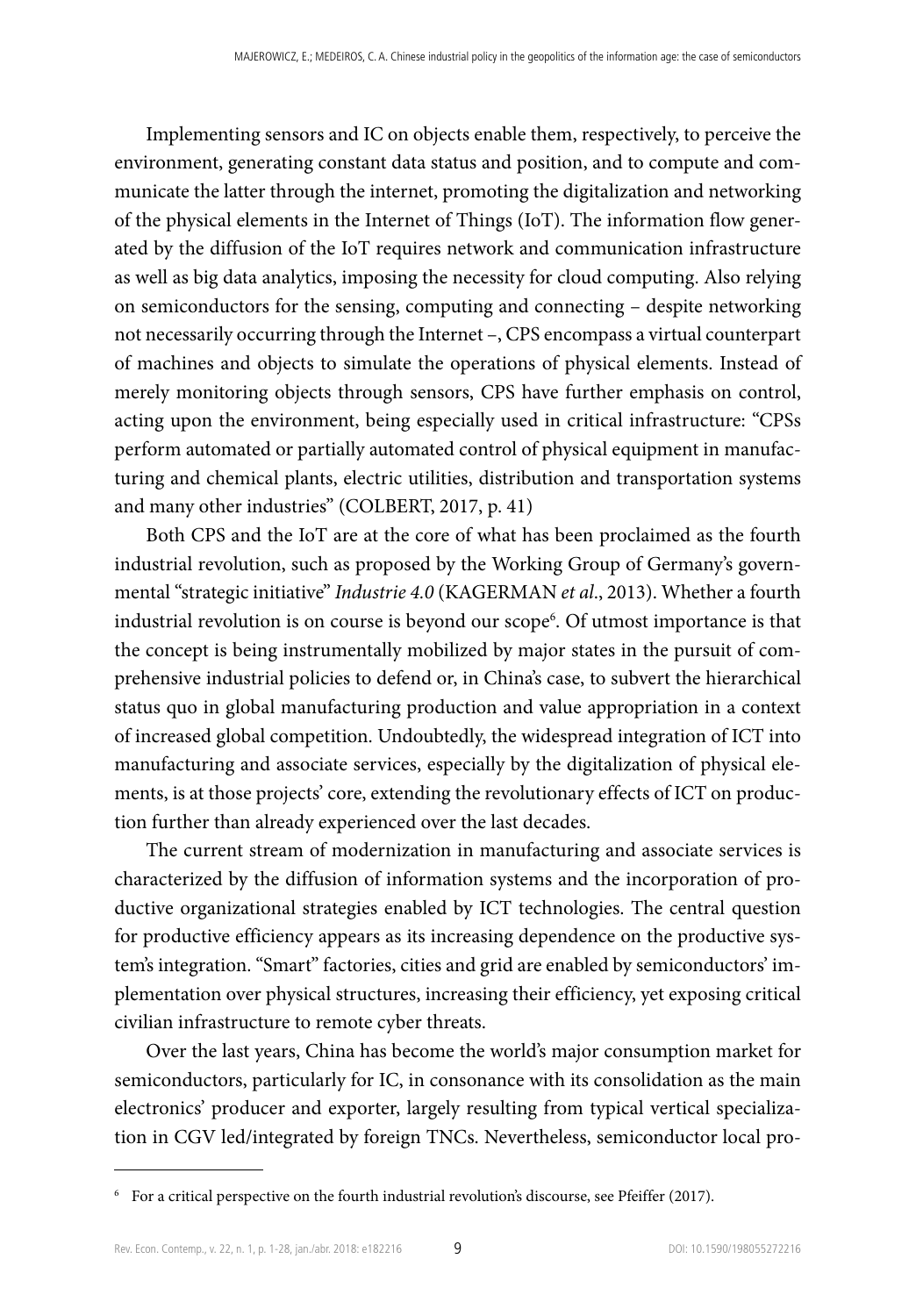duction and Chinese technological capabilities in IC still lag significantly behind its consumption and the technological frontier, creating obstacles for the development of Chinese-based high-end ICT goods. The lack of integration and complementarity of China's manufacturing structure has its ultimate manifestation in the enormous IC domestic production-consumption gap met by imports. For these reasons, IC became China's main net import, surpassing crude oil. Considering the increased demands posed by the manufacturing upgrade strategy of the world's factory over IC's provision, China's position as the main semiconductor consumer is prone to strengthen. Addressing these shortfalls in terms of production and technology is an emergency task for the CCP to assure the overall success of its manufacturing and economic strategy, as well as the security of intelligent factories, cities and grid.

IC, therefore, are a crucial element in the MIC's "Four Foundations" or fundamental industrial capabilities, one of them being "essential spare parts and components", whose "weak industry foundation […] restrains Chinese manufacturing innovation and quality improvement" (STATE COUNCIL, 2015, p. 16). In these parts and in advanced materials, *MIC 2025* pursues increasing the domestic sourcing to 40% by 2020 and 70% by 2025. Not by chance, when assessing the need for achieving "breakthrough in major areas", the first sector that appears on *MIC 2025* is "integrated circuits and special equipment" in the area of "next generation IT". Pursuing improvements that go from design and intellectual property in design tools to mastering advanced packaging and cultivating key manufacturing equipment providers, the plan seeks to achieve "breakthroughs in core chips that are related to national information and network security and complete electronic machine development to improve the adoption of domestic chips" (STATE COUNCIL, 2015, p. 22). Notwithstanding, *MIC 2025* is not China's only policy for IC, as discussed in section 5.

#### **4. THE GLOBAL SEMICONDUCTOR INDUSTRY AND THE CHINESE POSITION7**

The semiconductor industry<sup>8</sup> is one of the world's most capital-intensive, with high R&D expenditures and fast technological progress<sup>9</sup>. The extraordinary decline in computer prices is greatly explained by the collapse of semiconductors' prices with simultaneous capacity improvement. This achievement was strongly based on tech-

<sup>7</sup> This section is partially based on Majerowicz (2015).

<sup>8</sup> Semiconductor devices represented a U\$ 339 billion market in 2016 (SIA, 2017).

<sup>9</sup> An IC state-of-the-art manufacturing facility (fab) costed between U\$5 to 10 billion in 2016 (SIA, 2016a); whereas the global industry-wide ratio of R&D expenditures to sales averaged 16% in the 2000-2014 period (ICINSIGHTS, 2016).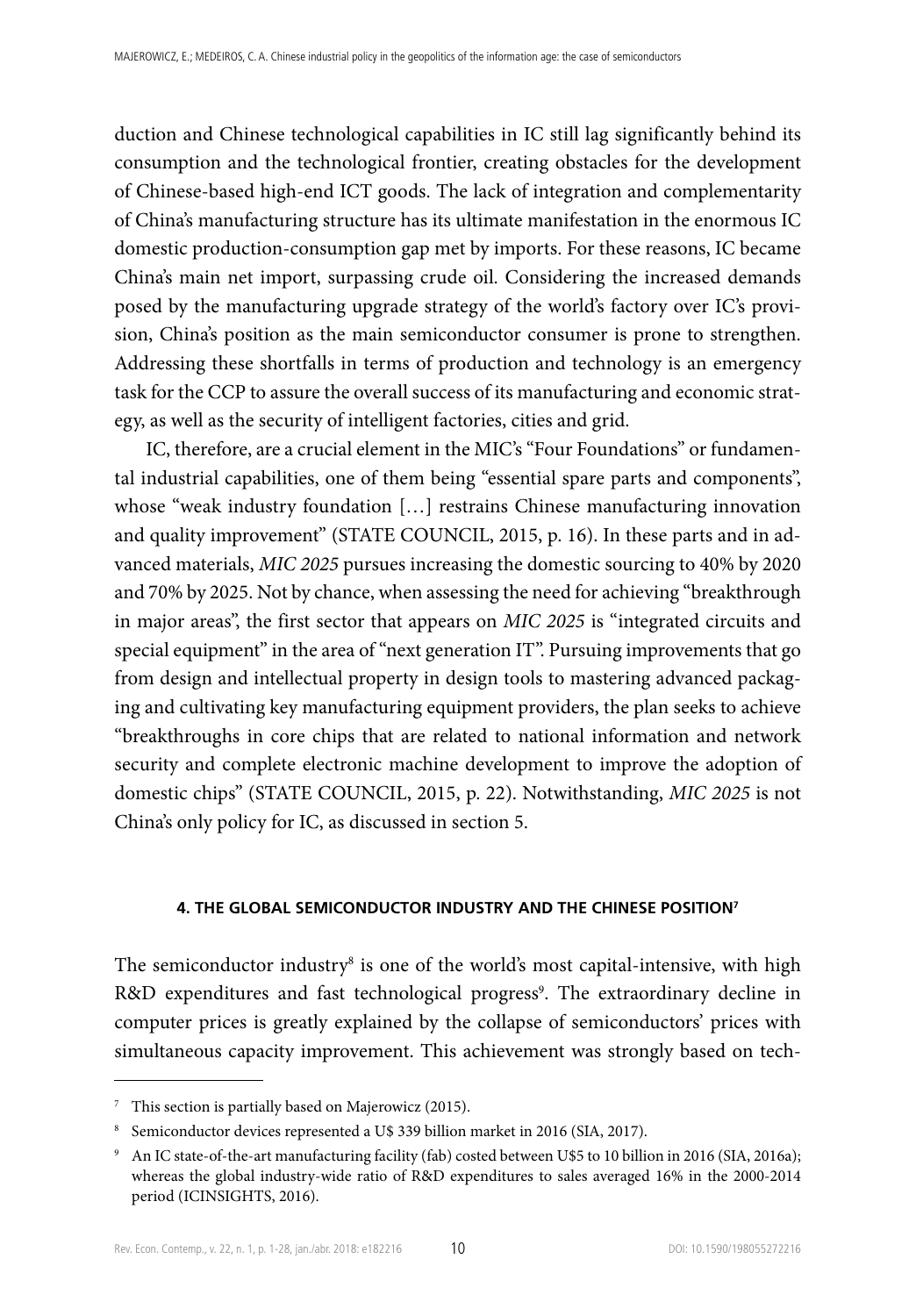nical progress in machines used in semiconductors' production. Thus, the modern industrial system is formed by three high-tech sectors, semiconductors, machines at upstream and computers (and other users, as smartphones and industrial control systems) at downstream, with military demand for specific achievements in weapons performance and features largely contributing to its rise while exerting pressure over and supporting the system for technological progress, particularly through missionoriented projects. This system is split into different segments and stages according to the scale, financial and technological barriers. In this system, only the US, Japan and Germany headed all of its sectors and, therefore, are the ICT integrators. Notwithstanding, when military demand is accounted for, the US appear as the single full ICT integrator.

Whereas China is having great success in developing the downstream high-tech sector, the control over the pace of technological progress in the modern industrial system is strongly dependent on semiconductors and machines at upstream. This is highlighted by Ye Tianchun: "China has vigorously developed its IT industry, but we still import huge amounts of chips and equipment from abroad, and the pulse of development is in the hands of other people" (2014, p. 2). The few countries that control technological progress and integrate the modern industrial system contrast with the diversity of those involved in semiconductor production, many being mere sites for TNC's operations. Currently highly fragmented, the semiconductor industry was one of the first to become global. The large variety of semiconductors components is subsumed in two industrial segments: IC and optoelectronics-sensor-discrete devices. Integrated circuits or chips, the "brains" of electronics, form the bulk of the semiconductor market.

The IC value chain is divided in five stages: conception; design; the front-end of fabrication or merely fabrication; assembly, packaging and testing (AP&T), the backend of fabrication; and customer services (GUTIERREZ and LEAL, 2004). Conception and design are skilled labor-intensive. Initially executed manually, they started being performed using IC's project software, the electronic design automation (EDA) tools, in the early 1980s.

Fabrication is characterized by the intense usage of machinery. Front-end plants (fabs) impose very high capital requirements – involving manufacturing operations among the world's most complexes – and "constant facility improvement to keep up with technological advances", while "successful manufacturers require high capacity utilization (90 percent) and large-scale operations" (SIA, 2016a, p. 5).

Finally, AP&T, the simplest productive phase, is unskilled labor-intensive, "although still relatively technologically sophisticated" (GAO, 2006, p. 4). According to Gartner, in the global industry only 6% of workers employed in the back-end had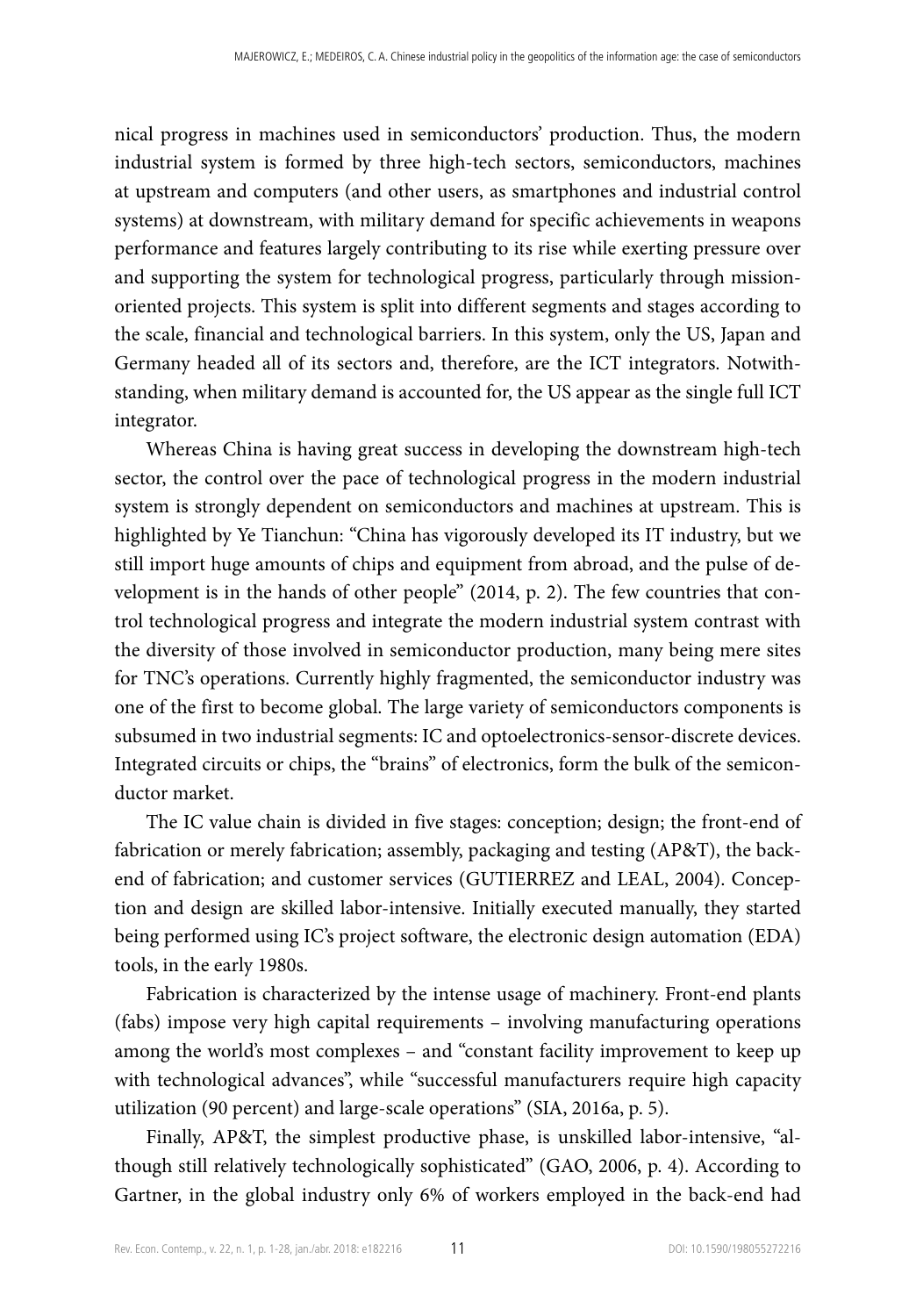engineering diplomas, contrasting to 24% in fabrication and 85% of higher educated workers in design (WANG and WANG *apud* MAYS, 2013). Despite automation in AP&T and advanced packaging technologies, fabrication's high sophistication degree makes back-end machinery look relatively cheap.

Originally, all enterprises were integrated device manufacturers (IDM), comprising the entire productive process. IDM remain important contemporarily, and the industry's leaders, Intel and Samsung, are both IDM. The IC industry's strategic status informed its delocalization process, which, roughly, preserved in the headquarter economies the higher value-added stages associated to technological development and control, and the fabrication of products in the technological frontier. The fragmentation of the IC value chain started with AP&T delocalization to Asia. In the wake of this intra-firm offshoring process, a new enterprise type emerged, the semiconductor assembly and test services (SATS), commercializing their productive capacity and enabling back-end activities' outsourcing.

The most significant value chain fragmentation, revolutionizing the industry's entrepreneurial organization, occurred only with the advent of EDA tools. They enabled fabrication's detachment from design, affirmed by the emergence of fabless – firms without fabs and AP&T plants –, pure-play foundries – enterprises detaining fabs that commercialize their productive capacity to others – and design houses (MILLARD *et al.*, 2012).

Considerations for relocating front-end are distinct from back-end. In fabs, labor is just 5% to 10% of total costs (SYKES and YINUG, 2006). Front-end offshoring tends to occur in less sophisticated ICs, maintaining home those plants with the latest process technologies and most sophisticated products, while in AP&T offshoring generalizes despite the product. IDMs' recalcitrance to offshore the most advanced fabs, sometimes limited/prohibited by governments, can be related to fabrication's importance to innovation and to technological learning in IC. Regarding the design segment and R&D, whereas delocalization may respond to talent availability and to cheaper skilled labor, the proximity to consumers is an important parameter, enabling to better respond to client specifications and adapt products to particular markets. R&D labs holding fabs that run new process technologies, however, are prone to remain home.

To integrate in this GVC beyond assembly, a latecomer must count with domestic efforts to develop fabrication as well as significant talents and skilled laborers availability to carry on design, whereas having a sizeable domestic market may open integration roads unavailable to small economies. Initially assembly sites, some Asian economies, notably South Korea and Taiwan, managed to move-up in the value chain, whilst others, such as Malaysia, have not. China's main roles to the global industry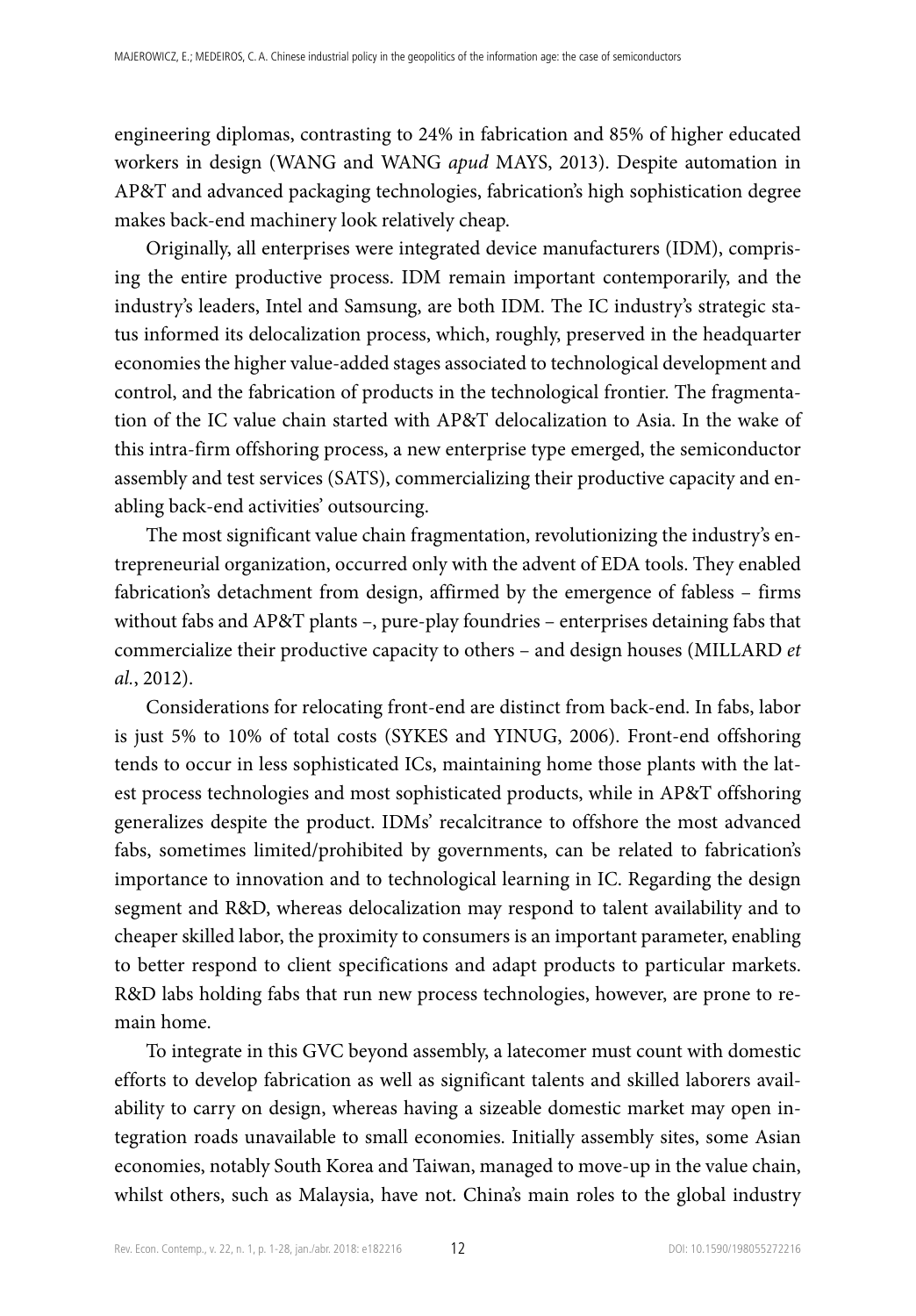contemporarily are of prime consumer and assembler of ICs, with foreign firms' predominating in both supply to and production in China.

Although global, the semiconductor industry is controlled by a handful of military allied economies. The role of military requirements and support were particularly important to the industry's rise and geographical dispersion. Industrial policy and strategic trade were fundamental for its birth in the US and the subsequent entrance of the major world market players. They were also paramount to defend industrial leadership in periods of increased international competition. In the semiconductor industry's evolution, governmental support has been decisive.

Despite US commercial firms inventing the transistor in 1947, and the IC, prototyped in 1958 (Texas Instruments) and produced for commercialization in 1961 (Fairchild) (MILLARD *et al.*, 2012), the US governmental support, particularly from the military, was vital for the industry creation. The government provided the essential parameters for the rise of semiconductor supply and demand. It posited and prioritized a technological necessity, funded initial R&D and the first pilot production, assisted R&D and production engineering, and assured military procurement at lucrative prices (NRC, 2012; RASIAH, 2010; MORRIS, 1990). Initially, R&D came to serve the need for radar precision in the Second World War against Germany, funded mainly by the US Signal Corps, whereas public funding extended beyond to encompass 40%-45% of the US industry R&D from late 1950s to early 1970s (NRC, 2012; RASIAH, 2010).

Morris (1990) points the assured military market as "perhaps the most crucial factor in the development of the industry" (p. 73). Guaranteeing demand at lucrative prices stimulated private firms' pursuit of IC development and provided the market for semiconductors that industrial and commercial consumers could not at stages of high unit costs, while giving enough demand extent for generating productive economies of scale in the 1960s, necessary to reduce prices and boost industrial/commercial demand (MORRIS, 1990; NRC, 2012). Such advantage was unavailable to firms in other countries, which also suffered from their governments' "comparatively little support" (MORRIS, 1990, p. 73).

However, the US would face challenges from Japan. Successful industrial policies allied to the unilateral openness of the US market to Japan, extending to the Japanese the conditions for productive economies of scale, led Japan to the industry's leadership in the 1980s. The US share of worldwide semiconductor market declined from 60%, in the early 1970s, to 51% in 1982, and 35% in 1989. At the same time, Japan's rose respectively from 15% to 35% and to 51% (JOHNSON, 1991). First felt by the late 1950s, in the form of consumer electronics' imports, Japan's competition prompted US semiconductor firms' response by offshoring assembling to low wage countries in the early 1960s (MORRIS, 1990), especially to Asia, kick-starting the formation of the GVC.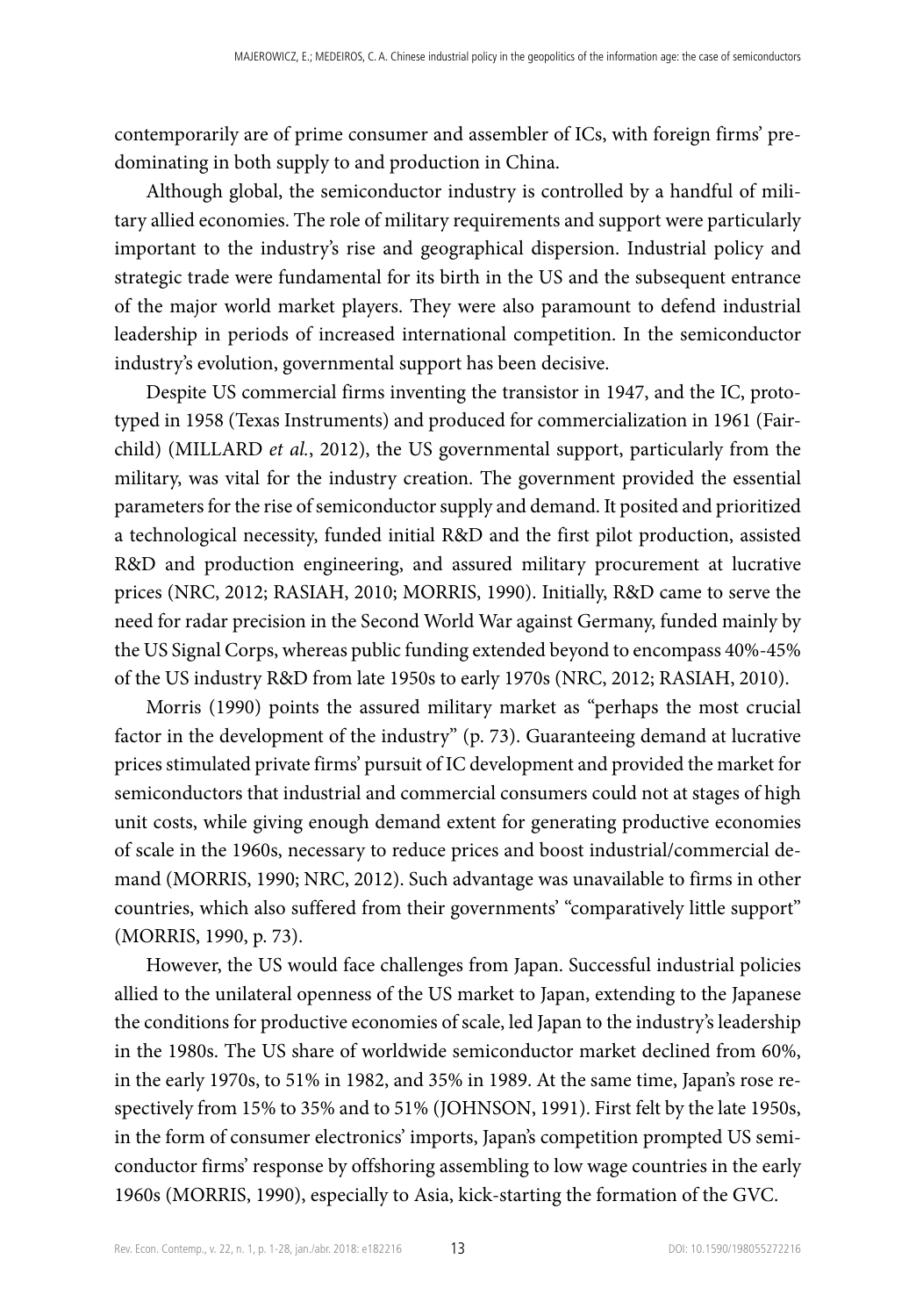Counting with long-term bank loans at low interest rates, a protected market and a well-funded research consortium led by the government, Japanese firms developed as IDM (NRC, 2012; BINGHAM, 1998). Japan entered and dominated the leadingedge memory market, in which low technological cumulativeness due to "technological discontinuities between generations" and mass production made it more prone to technological catch-up<sup>10</sup> (CHANG et al., 2015, p. 27), whereas the latter feature made this segment a driver for process technology in the industry (NRC, 2012). Generally in a same *keiretsu*, semiconductor firms close ties with semiconductor manufacturing equipment (SME) suppliers were crucial for building a strong SME industry, which became the world leader. Differently, US semiconductor firms constantly changed suppliers and transferred the costs of demand volatility to the latter (BINGHAM, 1998).

The US semiconductor industry called for government support through the lobbying and public relations of the Semiconductor Industry Association (BINGHAM, 1998). Meanwhile "a defense task force warned, in 1987, that a dependence on foreign suppliers for state-of-the-art chips for weapons was an 'unacceptable situation' because it would undermine the U.S. military strategy of maintaining technological superiority" (NRC, 2012, p. 325). As a result, the US created SEMATECH, a governmentindustry R&D consortium, half-funded by DARPA and involving major US firms. By a legislative rule, excepting "precompetitive" research from anti-trust laws (BING-HAM, 1998), SEMATECH developed an industry-wide detailed coordinating technological roadmap for accelerating the adoption of new technologies. Moreover, the US pushed Japan to open its market through the bilateral first Semiconductor Trade Agreement (1986-1991), also aimed to ban and monitor Japanese "dumping practices" (OTA, 1991). US firms were targeted to climb from 9% to 20% of Japan's domestic market (JOHNSON, 1991), while the US declared that "dumping practices" continued in 1987, imposing sanctions that were followed by Japan reducing dynamic random access memory (DRAM) production and prices increasing (OTA, 1991).

By the early 1990s, the US was able to regain leadership, though not without costs. Many of its large firms had exited the DRAM market, maintaining just Micron as a top player, and losing its commercial firms in the critical/highest technological SME, the photolithography tools, whose persistent improvements enabled IC manufacturers to decrease chips' size, while augmenting their performance and functionalities (ATTA and SLUSARCZUK, 2012).

Nevertheless, the US actively enabled the conditions for the emergence of competitors to Japan. By handling the Japanese government and repressing its semiconductor

<sup>&</sup>lt;sup>10</sup> Contrasting to high cumulativeness and small-batched production in logic favoring Intel dominance (CHANG *et al*., 2015).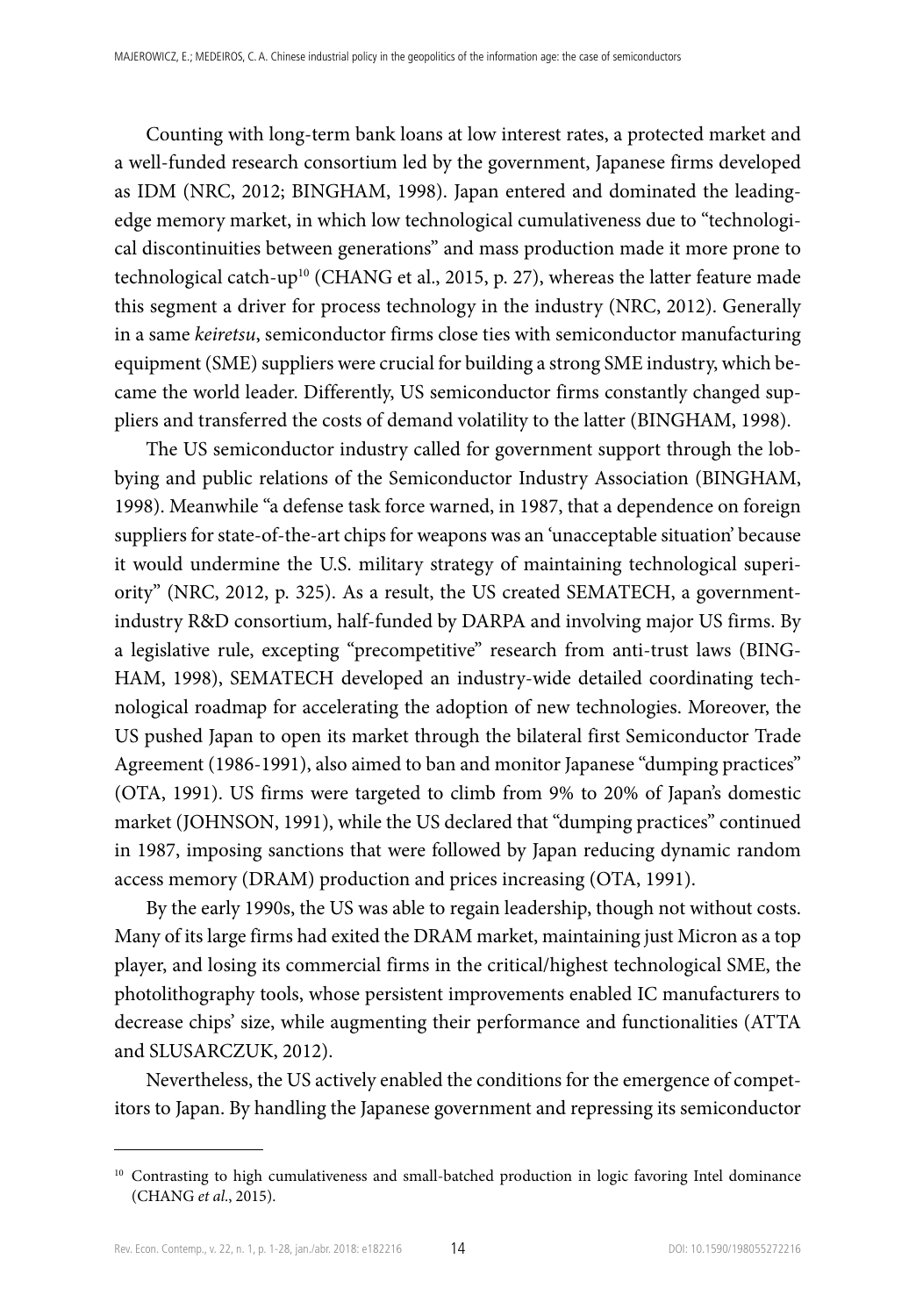industry, a space was created for the ascertaining of South Korean *chaebols* in memory chips, with Samsung becoming the segments' dominant enterprise. To counter Cannon and Nikon, the US government allowed US firms' acquisition by and partnership with Dutch ASML, transferring to the latter the most advanced photolithography technologies and providing access to US national defense laboratories (ATTA and SLUSARCZUK, 2012). ASML became the segment's world leading enterprise, while providing early access to the newest photolithography tools to US firms<sup>11</sup>. Current progresses in photolithography tools by ASML are still contingent on US governmental labs' developed technology. Although the US lost its commercial leg, they can still operate as system integrators insofar as they dictate technological change in such crucial equipment.

Starting in the mid-1960s, Korea and Taiwan became sites for TNC semiconductor assembling, particularly US', supported by policies to attract FDI and to increase exports (OTA, 1991). Whereas during the 1970s industrial policies aimed to foster an indigenous semiconductor industry in Korea, they more importantly gave rise to the economically concentrated and dominant *chaebols* in electronics. The latter would target entering in the DRAM market in the 1980s, to which scale and vast financial resources were imperative (KIM, 1996).

To escape DRAM's intense competition, Taiwanese industrial policy targeted customized chips to which design capabilities were essential (OTA, 1991). The main strategy of Taiwan was to establish the public Electronic Research and Service Organization (ERSO), which would partner with foreign firms to acquire technology, and help create private domestic firms which would receive technology from ERSO. The Radio Corporation of America partnership with ERSO was cornerstone to the creation of the United Microelectronics Corporation, and the subsequent partnership with Philips to TSMC.

While SATS had already emerged in Taiwan, allowing TNC to externalize assembling, TSMC, created in 1987, was the first foundry fully commercializing its productive capacity, without developing/selling their own IC. Such foundries' consolidation enabled fabless' proliferation, which could then enter the industry circumventing the entry costs of fabs. Moreover, to deal with excess demand and particular lines of integrated circuits, IDM started to outsource to foundries (GAO, 2006).

<sup>&</sup>lt;sup>11</sup> "Manufacturers, however, can make only one or two leading-edge tools per month. The highest profit margins for IC products come immediately after an advance occurs in lithography technology. Once the improved lithography tools become more widely available, the ICs they produce become commodity items with thin margins. […] Tool suppliers use this as leverage to reward their largest and most loyal customers" (ATTA and SLUSARKZUC, 2012).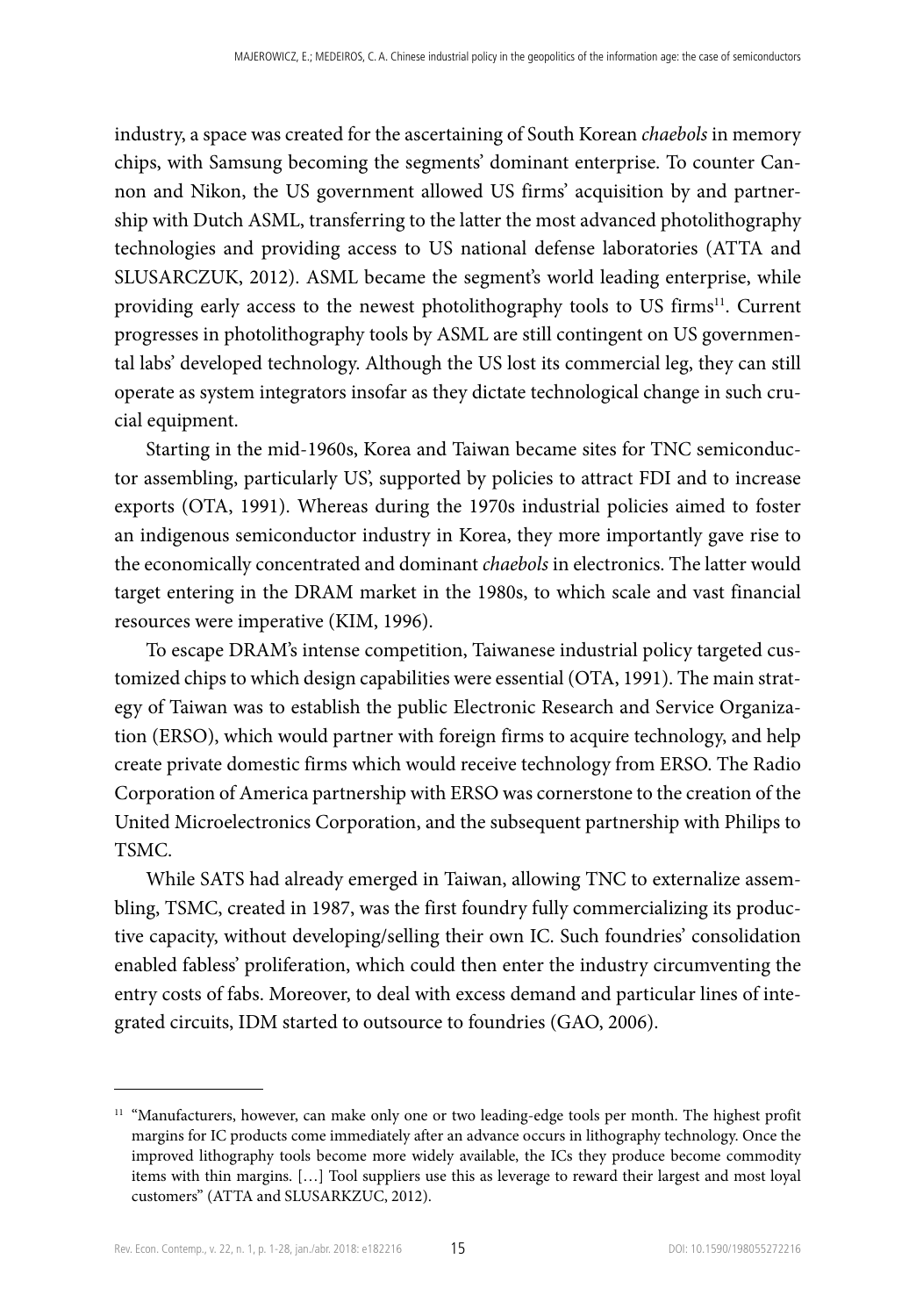In 2016, among the forecasted top-20 semiconductor firms in sales revenues, the US held eight enterprises, including world leader Intel; Japan, Europe and Taiwan had three each (TSMC as 3<sup>rd</sup>); Korea had two (Samsung as 2<sup>nd</sup>); and Singapore had one; whereas 12 firms were IDM, five fabless and three foundries (ICINSIGHTS, 2016c). While China held no position, especially for lacking a large IDM, it became the main semiconductor consumption market, representing 60.6% of the global market<sup>12</sup> in 2016 (PWC, 2017a), and the major semiconductor assembly base, the lowest value-added stage. These facts emanate from China's capacity to attract FDI in the unskilled labor-intensive assembling of both electronics and semiconductors. However, since mid-2000s, China has had domestic firms among the top 10 of each GVC's segment (fabless, foundries and SATS).

|             | 2013 | 2014 | 2015 | 2016 |  |  |
|-------------|------|------|------|------|--|--|
| <b>US</b>   | 51%  | 51%  | 50%  | 48%  |  |  |
| South Korea | 16%  | 17%  | 17%  | 17%  |  |  |
| Japan       | 14%  | 12%  | 11%  | 11%  |  |  |
| EU          | 9%   | 8%   | 9%   | 10%  |  |  |
| Taiwan      | 6%   | 7%   | 6%   | 7%   |  |  |
| China       | 4%   | 4%   | 4%   | 5%   |  |  |

**Figure 1 – Market shares of global semiconductor sales of** *final* **devices by headquarter seller (IDM and fabless only)**

Sources: Authors' elaboration based on data extracted from SIA (2014, 2016, 2017) and ITA (2016).

In 2016, considering only the sales of final semiconductor devices (fabless/IDM) Chinese headquartered firms held a mere 5% of the world semiconductor market (SIA, 2017). Although responsive when their leadership was threatened, the US largely condescended to Japan's and later Korea's and Taiwan's industrial policies – counting with US market unilateral openness and technological transfer – for their geopolitical alliance and role as bases for US military containment of Chinese influence on the region. Since 1989, the US has kept export controls to China. The Wassenaar Arrangement has served the US *practice* of limiting SME exports to China at least at two generations behind US state-of-the-art (GAO, 2002; LI, 2016). Taiwan has severely limited the scope of semiconductor Taiwanese companies' and citizens' activities in the mainland<sup>13</sup>, focusing until recently in prohibitions to outward investments, especially

<sup>&</sup>lt;sup>12</sup> Estimates based on Chinese statistics, different form international standards, see PwC (2016).

<sup>&</sup>lt;sup>13</sup> See Chu (2013).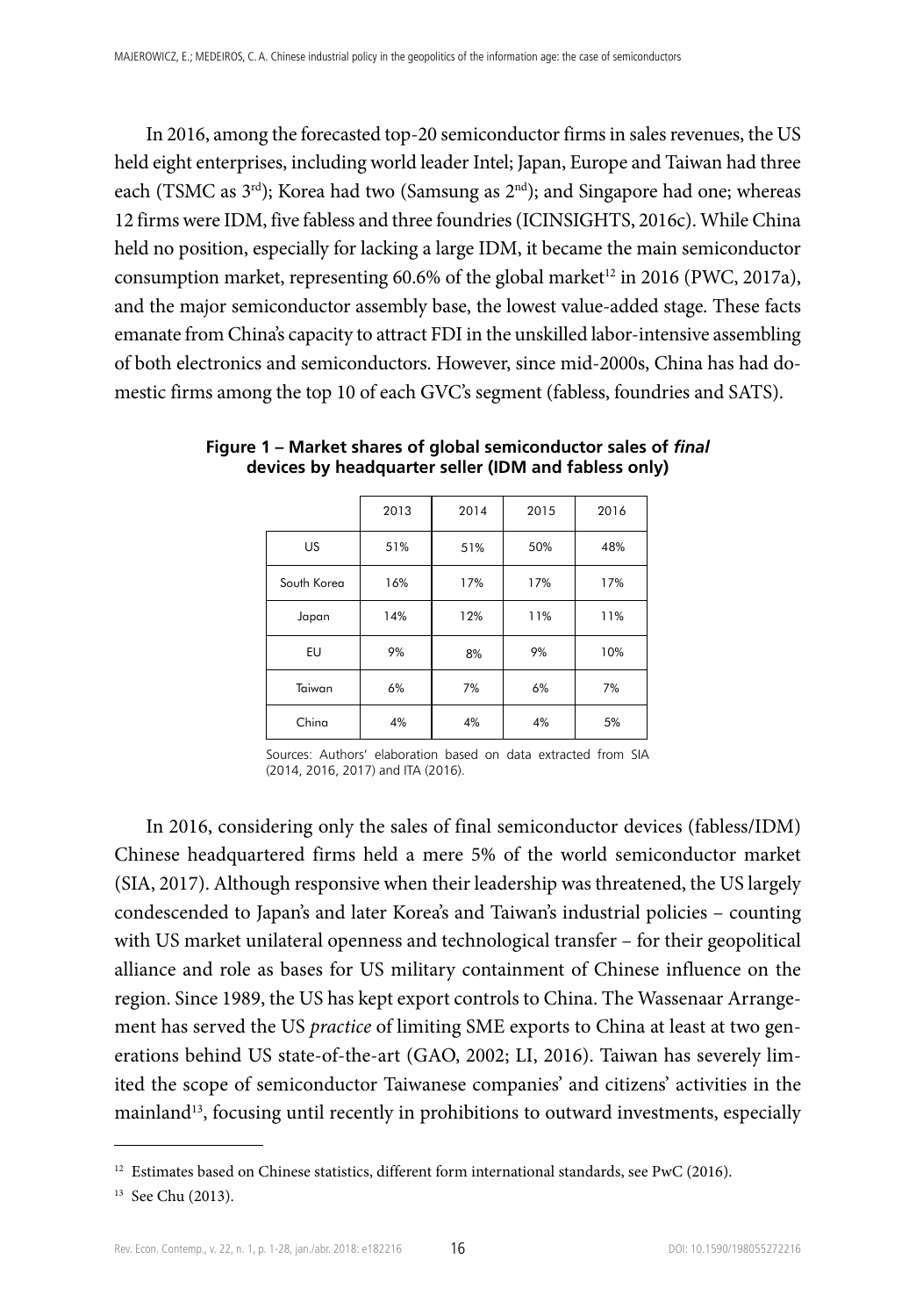in design and manufacturing. Nonetheless, due to the mainland's market importance, Taiwan increasingly relaxed restrictions; while global competition has made US export controls circumvented by acquisition from Europe and Japan (MAYS, 2013).

China's ambition to have a world-class semiconductor industry and the vast funds and multiple tools being mobilized for it represent an economic and military threat to the US and the major players. If China acquires a dominant market share, US commercial threats are unlikely to be effective in disarming its industrial policy and repressing its industry, as China is the largest semiconductor market and the US its largest supplier.

#### **5. CHINESE IC INDUSTRIAL POLICY**

China had an auto-sufficient but technologically backward semiconductor industry, granted strategic status in the Maoist period, with the creation of the Electronic Industry Ministry (RASIAH *et al.*, 2008). The country pursued, until 1980, the autonomous development of semiconductor technology for military use, developing its first semiconductor in 1956 and its first IC in 1964, with R&D undertook by state labs and IC manufacturing by state-owned factories (LI, 2016). When reform and opening took place, China was far behind the international semiconductor mainstream: "Being backward and incompatible with the mainstream standard, the indigenously developed technology was gradually abandoned" (LI, 2016, p. 196). In regards to manufacturing process technology, China was five generations behind the US state-of-the-art in 1986 (GAO, 2002).

Through the 1980s and 1990s, China tried a series of policies to develop the semiconductor industry, including importing entire production lines by state-owned enterprises (SOE). As the Chinese consumption market for semiconductors started to grow beyond its productive capabilities, triggering TNC's interests, the CCP allowed their entrance through joint-ventures with SOE (LI, 2016). In 1989, China produced 114 million IC units and consumed 300 to 400 million; in 1995, this gap was of 4.5 billion units, representing U\$ 1.7 billion (SIMON 1992 *apud* LI, 2016; SIMON,1996 *apud*  LI, 2016). In this context, China launched Project 909, which included the attempt to build *as an IDM* a new indigenous firm Shanghai Hua Hong Group in joint-venture with Japanese NEC in 1997, a frustrated attempt as the firm failed to become an IDM and established as a foundry (LI, 2016).

It was only in the 2000s that China would become deeply integrated into the semiconductor GVC, in the context of its World Trade Organization accession. Successive industrial policies have been implemented since 2000, with varying degrees of success over each GVC segment. Overall, these policies contributed to increase China's participation in the semiconductor industry's revenues from 2% to 17.8% of the global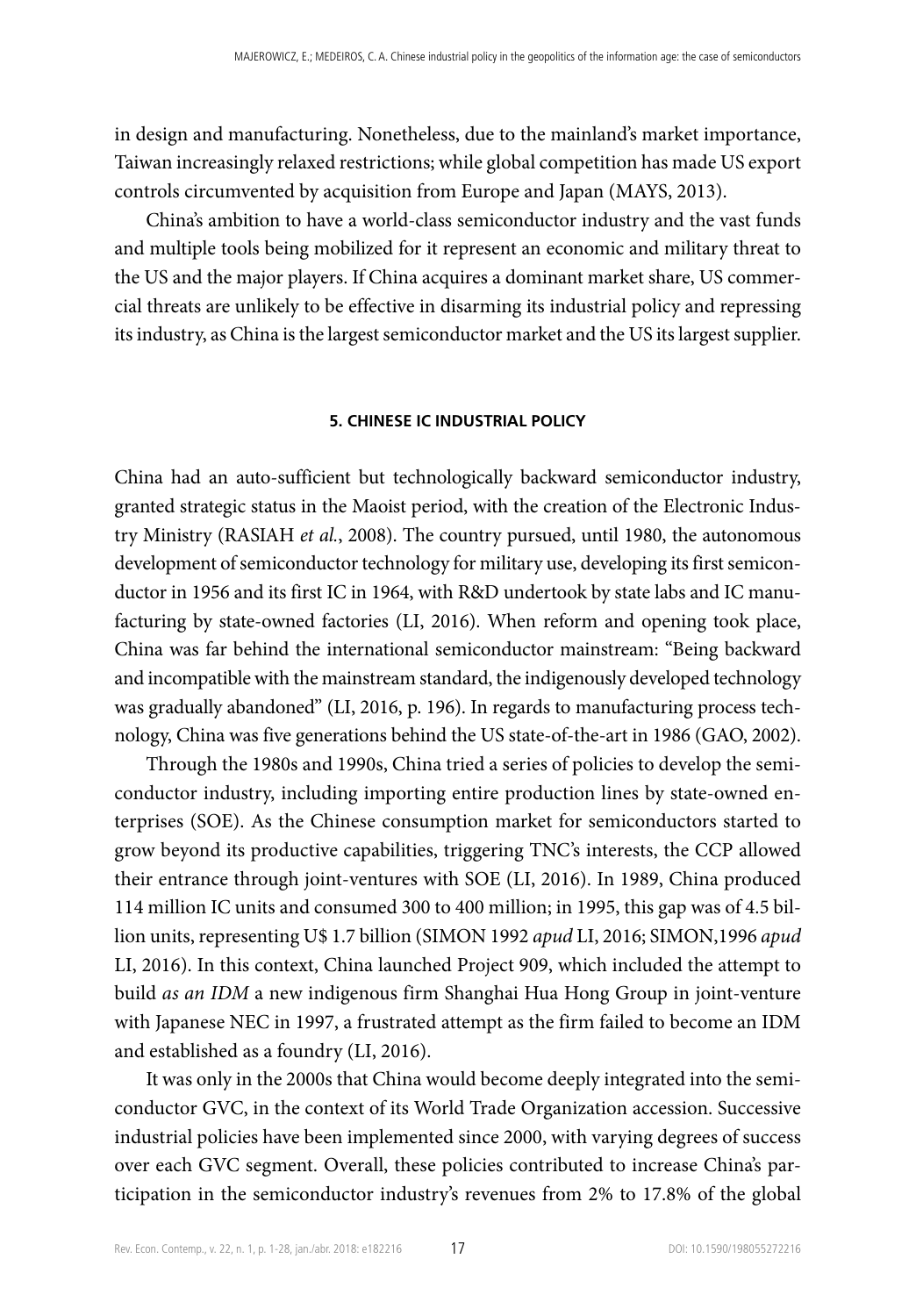industry from 2000 to 2016 (Figure 2). Such a significant participation in the global industry, compared to the mere 5% held in 2016 by China-based firms in the world sales of final devices, on the one hand, reveals the importance of foreign firms in China's semiconductor production; one the other hand, it accounts for the contribution of SATS and foundries for the overall industry revenues.

The inaugural policy landmark was the 2000 State Council Rule 18, which fostered the entrance of foreign-owned semiconductor firms, reduced SOE' role and provided tax incentives (ERNST, 2015). The Rule promoted favorable tax treatment to IC domestic firms, considered as those located in China, encompassing foreign firms (PWC, 2004), as well as government investment in R&D, education and infrastructure (CS, 2016).

Chinese low unskilled labor costs acted as a strong magnet to global electronics' manufacturers and semiconductor AP&T, the latter also attracted by electronics producers' proximity. Both productive migration trends carried uninterruptedly throughout the 2010s. In 2009, China became the world's main base for semiconductor AP&T in factory floor space, ranking first in the 2010s also in facilities, production value and employees (PWC, 2017, 2017a). All main IDM and SATS have AP&T plants in the mainland. In 2017, China had three firms among the top 10 SATS worldwide: Jiangsu Changjiang Electronics Technology (4<sup>th</sup>), Tianshui Huatian Microelectronics (7<sup>th</sup>) and Tongfu Microelectronics (8<sup>th</sup>) (PWC, 2017a). Therefore, the segment is a mature industry in China with globally competitive domestic firms in outsourced services.

|                                            | 2000 | 2003           | 2005  | 2007 | 2009  | $2011^b$ | 2013  | 2015  | 2016  |
|--------------------------------------------|------|----------------|-------|------|-------|----------|-------|-------|-------|
| Semicondutor revenues (U\$ bn)             | 5    | 8.3            | 16.1  | 27.4 | 29.2  | 51.4     | 65.8  | 89.3  | 99    |
| As world share <sup>a</sup>                | 2%   | 5%             | 6%    | 9%   | 7.5%  | 9%       | 12%   | 16.2% | 17.8% |
| OSD revenues (U\$ bn)                      | 2.8  | $\overline{4}$ | 7.5   | 11   | 12.9  | 21.5     | 25    | 31.8  | 33.7  |
| self-sufficiency ratio                     | -    |                |       |      | -     | 106%     | 110%  | 101%  | 101%  |
| IC revenues (U\$ bn)                       | 2.2  | 4.2            | 8.6   | 16.5 | 16.2  | 29.9     | 40.8  | 57.5  | 65.3  |
| self-sufficiency ratio                     | 19%  | 17%            | 19%   | 22%  | 19%   | 24%      | 27%   | 33%   | 36%   |
| Semi AT&T (% of world<br>production value) |      | 9%             | 12.6% | 1.5% | 20.3% | 30.8%    | 40.8% | 33%   | 36%   |
| Semi fab (% world fab capacity)            | -    | 6.3%           | 7.4%  | 8.7% | 9.6%  | 10.8%    | 10.9% | 12.7% | 14.2% |
| IC desing revenues (U\$ bn)                | 0.13 | 0.54           | 1.52  | 2.97 | 3.95  | 8.14     | 13.15 | 21.09 | 24.75 |
| as % world fabless                         |      | 2.5%           | 4%    | 6%   | 7%    | 10%      | 17%   | 25%   | 27.4% |

# **Figure 2 – The Semiconductor Industry in China (2000/2016)**

Notes: (1) Overscript (a) represents a series break in 2009 and (b) represents series breaks due to revised industry statistics. (2) Semi stands for semiconductors; OSD, for opto-sensor-discrete; IC, for integrated circuits; AP&T, for assembly, packaging and test. (3) Semiconductors is the aggregate of the OSD and IC segments. (4) Self-sufficiency ratio is the ratio of production over consumption in China. (5) All data include both foreign and domestic firms. (6) IC design revenues for 2016 were obtained from PwC (2017a) by multiplying the percentage of design revenues in overall industry revenues, while the percentage over world fabless revenues was obtained dividing PwC data by ICinsights (2017) worldwide fabless revenues. Source: PwC (2004, 2007, 2008, 2010, 2012, 2015, 2017, 2017a), ICinsights (2017)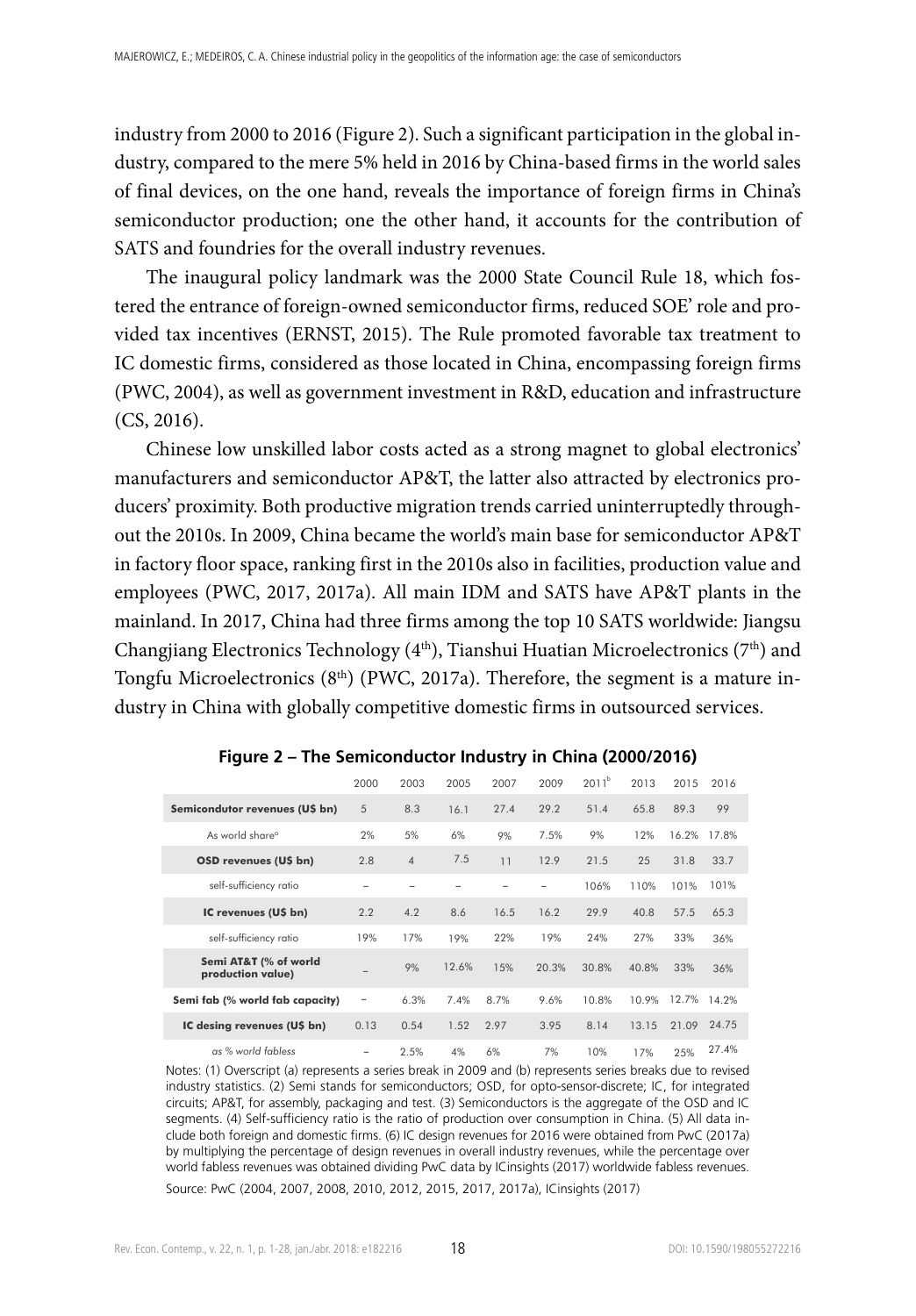In the early 2000s, the  $10<sup>th</sup>$  Five Year Plan prioritized developing a domestic IC foundry industry: "pure-play foundries SMIC and Grace (now Hua Hong Semiconductor) were both founded in 2000 and XMC was founded in 2006" (ICINSIGHTS, 2016a). Including the opto-sensor-discrete segment, China's share of world semiconductor fab capacity grew from 1.5% in 2001 to 7.4% in 2005 (PWC, 2016). During the period, few foreign IDM had fabs in China (PWC, 2006), and IC fabrication was mainly propelled by governmental efforts in creating domestic foundries.

However, Chinese headquartered firms' share of the pure-play world foundry market peaked in 2006-2007 in 13.3% and dropped, stagnating around 8-9% in the 2010s, despite support since the 1990s (ICINSIGHTS, 2016b; CS, 2016). Chinese leading foundry SMIC has been for the last years consistently two generations behind the leading-edge (ERNST, 2015). The main challenges to Chinese firms' rapid entry would be the high capital requirements and technological gap, acquiring/guaranteeing customers to newly created capacity and developing across the IC ecosystem for implementing new process technologies each two years (CS, 2016).

In the early 2000s, the design sector also started to develop, becoming the major Chinese IC segment in revenues in 2016 (PWC, 2017a). The government stimulated the emergence of fabless to create demand for homegrown foundries. Even if most of current top domestic fabless were created in the 2001-2004 period (ICINSIGHTS, 2016a), foreign firms then preponderated in China's design sector, aiming to adapt products to the growing domestic market (PWC, 2004). China's fabless sector, particularly homegrown firms, has bloomed since 200514. As China became the main semiconductor consumption market in 2005 (PWC, 2006) and has geared into becoming the largest PC and smartphone markets (the latter the major demand driver for IC since 2011), the CCP promoted the development of domestic electronics firms, as Huawei, Lenovo and ZTE, while pursuing the implementation of domestic standards. Chinese 3G and 4G standards and the licensing policy to SOE telecom providers leveraged China's large domestic market to develop domestic IC design firms' technical capabilities, particularly benefiting Spreadtrum, RDA and Taiwanese Mediatek, while enabling the country now to "co-shape international mobile telecom standards" (ERNST, 2015, p. 29).

The pursuit of domestic standards was catalyzed in 2006 by the Medium and Long-Term Plan for Science and Technology Development (2006-2020), in whose core lies the concept of indigenous innovation and self-reliance rhetoric, aiming to reduce technological dependency, especially on the US and Japan, seen as security threats (ERNST, 2011). Indigenous innovation, however, does not equal to domestic

<sup>&</sup>lt;sup>14</sup> Growing from 2.5% to 27.7% of the world fabless market between 2003 and 2016 (Figure 2). This growth also started to attract foreign foundries eager to tap the market, breaking a certain reluctance of IC manufacturers (and governments) to construct advanced fabs offshore.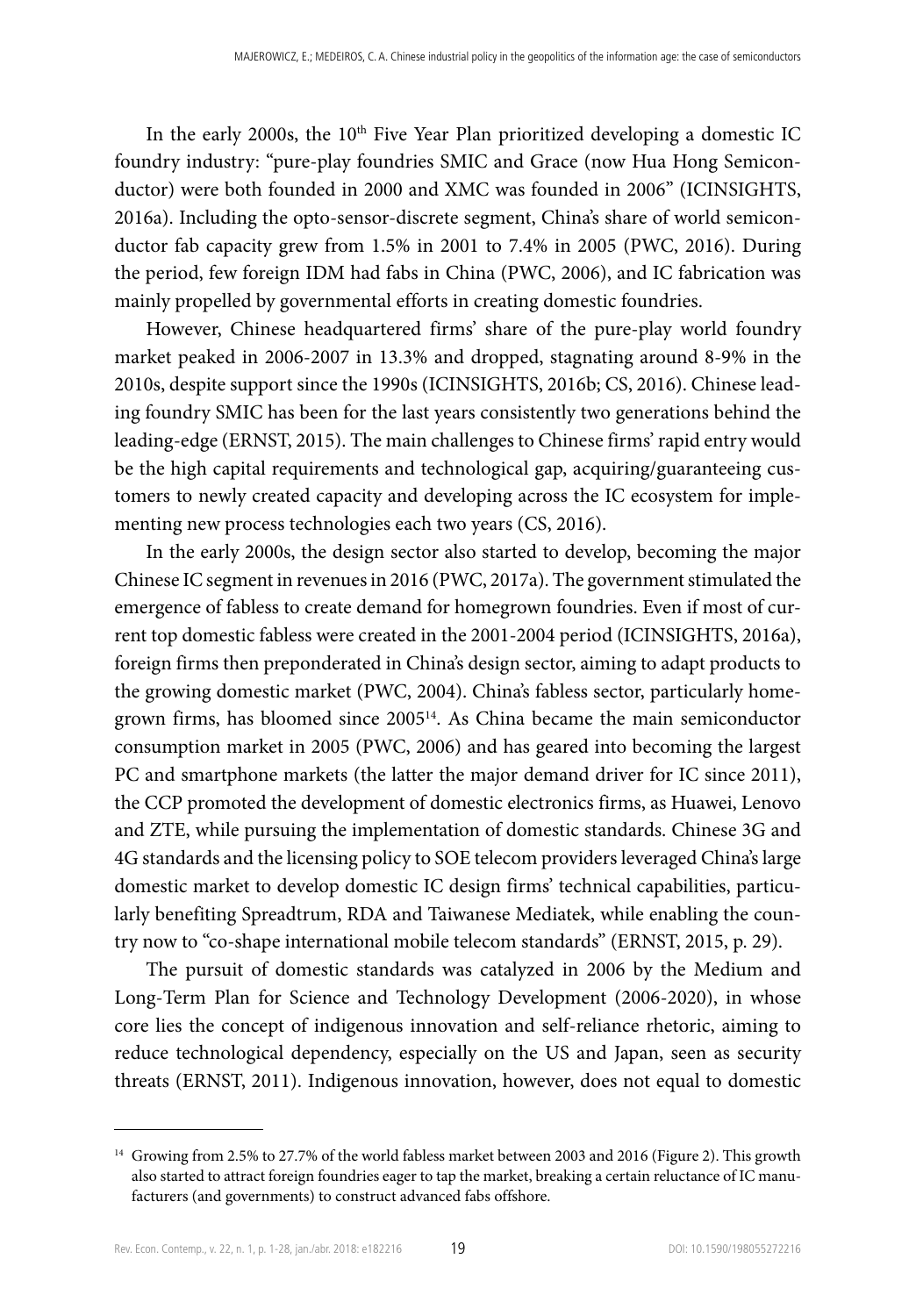R&D, having an important role for technology import, as expressed in Chinese telecom standards, carrying huge chunks of foreign intellectual property. According to Ernst (2011), indigenous innovation encompasses original innovation (patent leading, or just innovation), "integrated innovation" (similar to technology diversification), and "re-innovation" (similar to incremental innovation), which "building on imported technologies, 'incremental innovation' seeks to exploit as much as possible the potential of a given "design", by introducing relatively minor changes to an existing product or process" (p. 25). Regarding semiconductors, the Ministry of Industry and Information Technology asserted in 2006 targets for self-sufficiency ratios in IC – higher for those in information and national defense security than in communications and digital household appliances –, as well as to "basically achieve self-sufficiency in the supply of key products" (MIIT *apud* Ernst, 2011, p. 24).

Despite these policies, ensued by the 2011 State Council Rule 4 substituting 2000's Rule 18, the Chinese consumption-production gap skyrocketed (Graph 1). China's semiconductor consumption grew from 18.5% of the world market, in 2003, to 56.6% in 2014 (PWC, 2017). The consumption-production gap rose from U\$20.8 billion in 2003 to U\$120.1 billion in 201415 (PWC, 2016). Despite this large gap, an expanding demand is fundamental for entering other GVC segments beyond assembling. A restricted domestic market was an important factor to Malaysia's failure in significantly developing manufacturing and R&D, when the country was the main world base for semiconductor assembling, before China overtaking it.

Foreign firms captured most of the growth of China's semiconductor consumption market. In 2014, all top 10 suppliers of China's market were foreign, namely, Intel, Samsung, SK Hynix, Qualcomm, Toshiba, Texas Instruments, STMicroelectronics, AMD, Freescale and Renesas (PWC, 2016). In this context, Snowden's 2013 revelation of PRISM, involving Intel and Qualcomm, might have catalyzed the promulgation of the 2014 Guidelines for the Promotion of the Development of the National IC Industry (hereafter, the Guidelines).

The 2014 Guidelines have set ambitious targets for China's IC industry development, aiming not to move-up/upgrading in the GVC – which implies the concomitant entry/exit in higher/lower value-added productive stages –, but to promote import substitution, strengthening all stages. The central issue for China's technological progress and value appropriation is not merely GVC product "upgrading". The mainland already has significant insertion in all semiconductor GVC segments (Figure 2), largely manifesting that "vertical integration between multinational corporations has created an industry ecosystem, and Chinese domestic companies can only passively follow behind", whereas "high-level chips are mostly manufactured outside of China" (WEI, 2014, p. 4).

<sup>&</sup>lt;sup>15</sup> Even if the "self-sufficiency" ratio grew from 17% in 2003 to 29% in 2014 (PwC, 2016).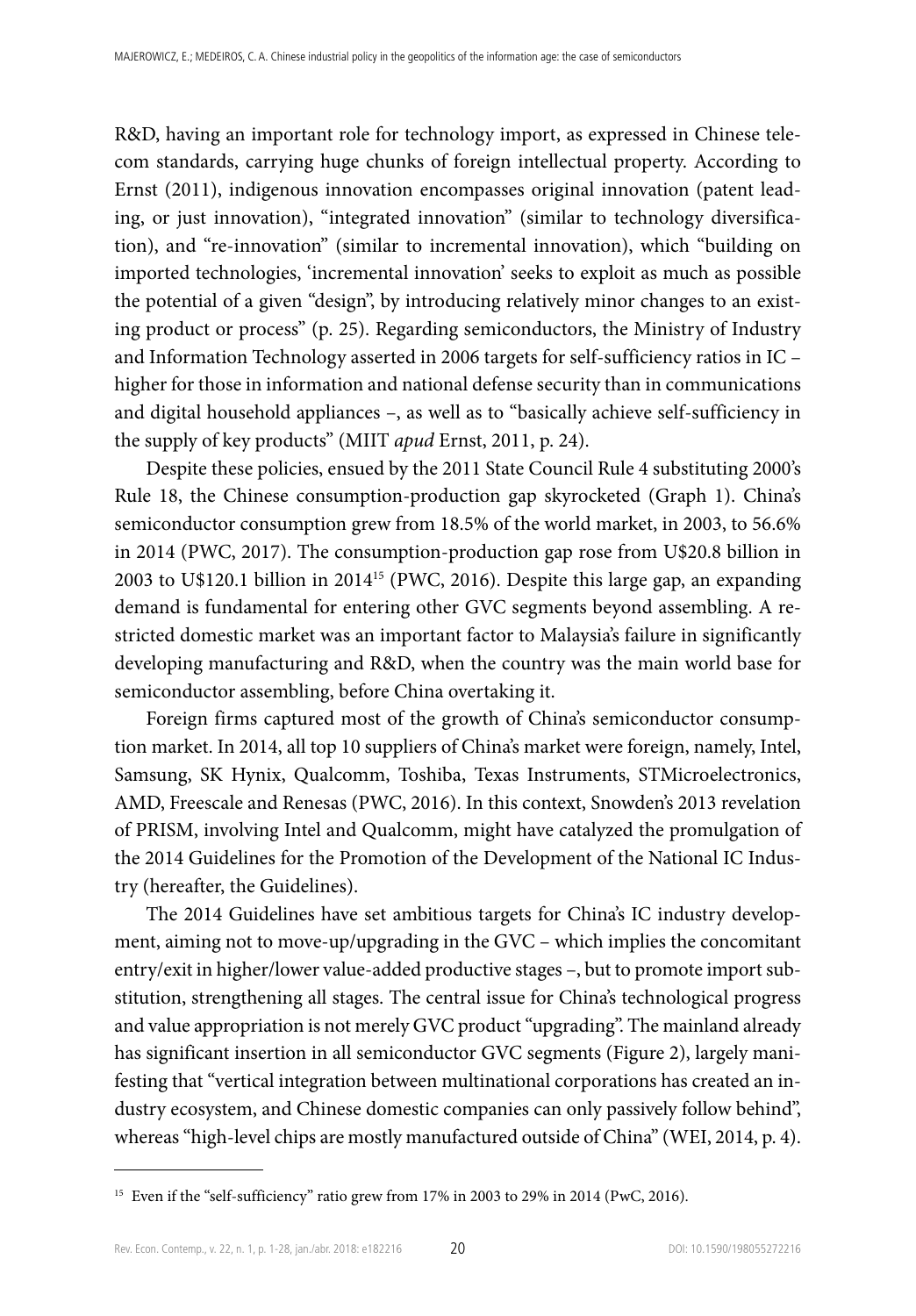

**Graph 1 – The Chinese IC gap (in U\$ billion)**

To reach the technological frontier and to vie for the control over the direction and pace of technological progress – translated into higher than average profits and, therefore, larger shares of value appropriation in the CGV –, China seeks to domestically integrate (i) all IC industrial stages along with (ii) the downstream and the upstream high-tech sectors of the modern industrial system. In promoting the latter, the Guidelines have put greater emphasis at downstream, due to the sector's advanced stage of development compared to the incipient development upstream. One of the Guidelines' basic principles is to "build an industrial chain consisting of 'integrated circuit chips, software, whole units, systems, and information services" (STATE COUNCIL, 2014, p. 2).

China has identified the problem with IC insufficient production (productionconsumption gap) "as the critical roadblock to catching up and forging ahead across a broad range of China's leading industries" (ERNST, 2016, p. 9). Insufficient production and technology are inextricably intertwined, in as much as the mastery of a technology and innovation depend on the essential process of learning in production, particularly in manufacturing sectors in which "manufacturability of new products is the most critical step in the innovation chain" (CHANG and ANDREONI, 2016, p. 20)*.* Therefore, the Guidelines set targets for industry revenues and technology in all industry segments, equipment and material. In 2020, China plans to achieve 2014's state-of-the-art manufacturing process technology in mass production (16nm/14nm), international leading-edge in AP&T and in key design areas (smartphones/network communication/cloud computing/IoT/big data) and to produce key equipment and materials (STATE COUNCIL, 2014), whereas MIC 2025 set self-sufficiency ratios for 2020 in 40% and 70% for 2025.

Source: Adapted from PwC (2017a).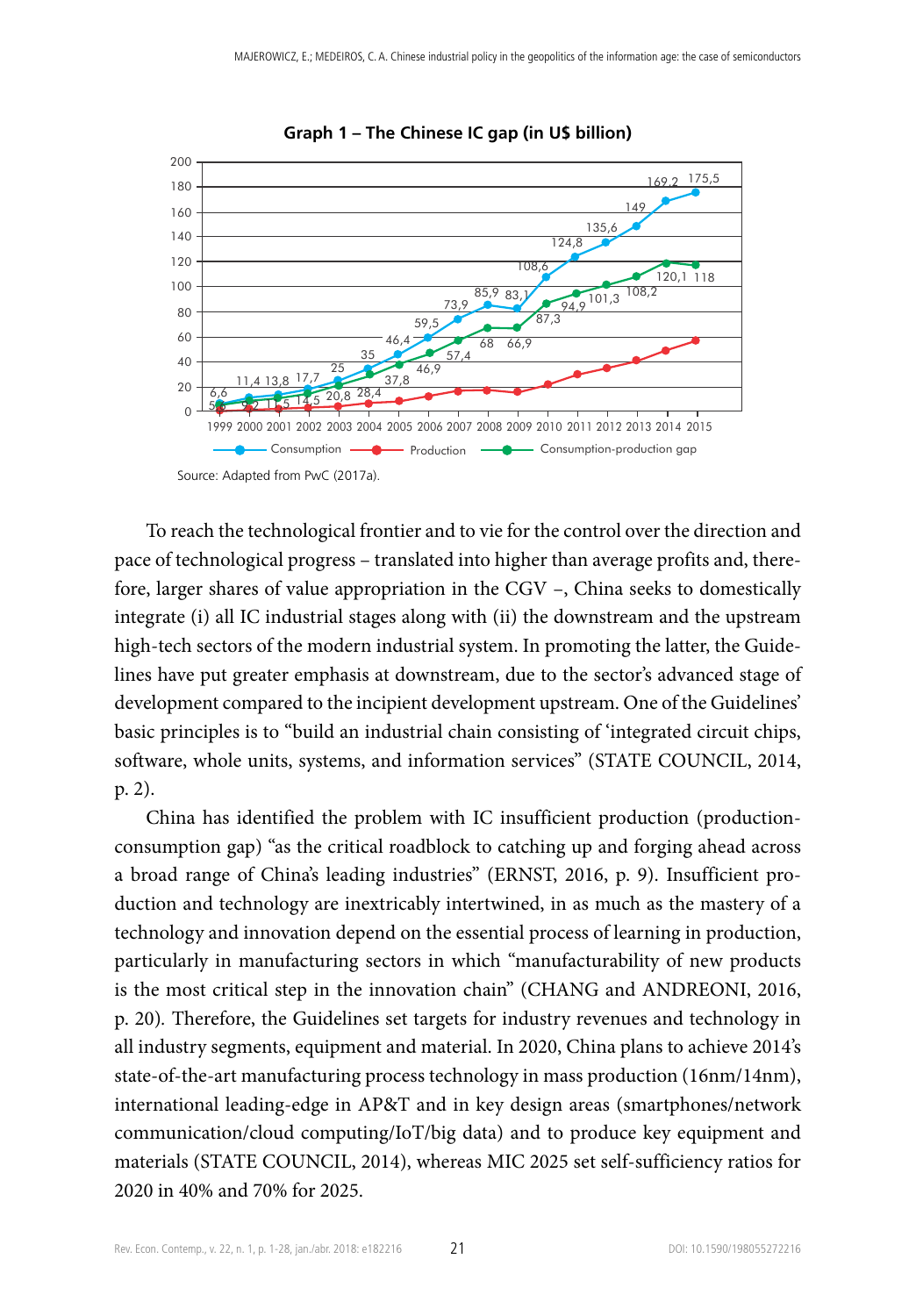The ultimate goal is to achieve advanced international level in the IC industry's main stages by 2030, with few enterprises in the top global firms (STATE COUNCIL, 2014). The goals, however, are much less ambitious in equipment and materials, the upstream sector, which is China's most backward segment, the hardest to enter and yet the most fundamental for controlling technological progress' pace. In SME, just the US, Japan and Europe are important global players. In Tianchun's (2014) view "China does not have to be competitive in all critical areas of equipment and materials – but we must develop a few key products in order to give our industry the confidence to engage in global technological cooperation and dialogue" (p. 3). Notwithstanding, he recognizes that without the upstream sector China will be "unable to grasp the industry's decision-making power" (p. 3), providing intelligibility to the export controls these goods are still submitted to.

The Guidelines have already qualitatively improved Chinese smartphone suppliers' global competitive position by raising homegrown IC design capabilities (CHINA DAILY, 2017). According to Ernst (2016), an adjustment was implemented to China's semiconductor industrial policy by the MIC 2025 and supporting policy documents, with a view to diversify China's semiconductor products aiming to fulfill the targets as the demand-pull from smartphones decelerates, including a push to enter in memory and industrial-end market semiconductors. China achieved its 2015 revenue target and is likely to fulfill the 40% self-sufficiency ratio by 2020, for in 2016 the ratio was 36%, up from 17% in 2001 (PWC, 2017). Moreover, the production-consumption gap shrunk absolutely in 2015-2016, which had only happened in 2009 since China's GVC integration (PWC, 2017a). Whereas technology targets are contingent to Chinese firms, industry's revenues and self-sufficiency ratios benefit from foreign firms' operations. The latter play a key role in China's strategy, providing technological transfers and reducing its imports.

To those ends, China has created large public and private investment funds – the latter with significant government influence –, expected to reach U\$150 billion over the next decade (PCAST, 2017). In 2014-2015, the central and local governments set the National IC Fund and several regional funds, respectively. These resources have been employed to integrate the IC chain - as Tsinghua Unigroup fund's acquisitions aiming to build an IDM ecosystem – and to pursue domestic consolidation and investment in domestic leaders, with a view to increase firms' capacity to engage in large R&D expenditures, upgrade facilities and contour fabrication's high capital requirements and longer investment maturation (CS, 2016; EUCCC, 2017). Consolidation also seeks to augment China's market power *vis-à-vis* international suppliers in the GVC.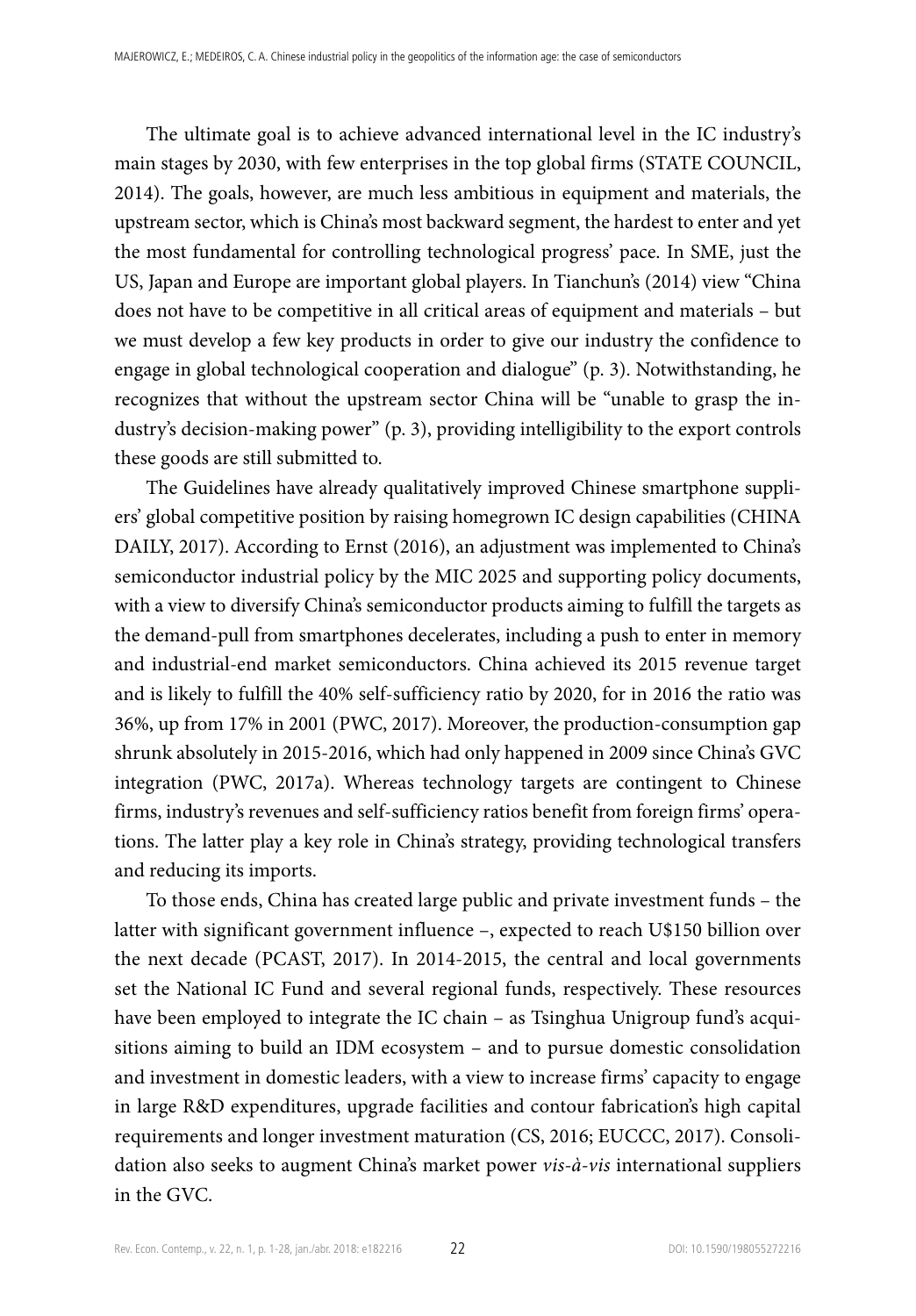Furthermore, the funds served an aggressive pursuit for foreign acquisitions<sup>16</sup>, seeking to obtain critical technology. Such road has been quickly blocked in the US – by the Commission on Foreign Investment in the US –, South Korea, Taiwan and growingly in the EU<sup>17</sup> and Japan, the latter under substantial US pressure. However, the blockage cannot impede technology import. Ernst (2016) highlights that at least Tsinghua developed sophisticated strategies to acquire critical technology, while several leading global firms would be betting on Chinese policies' success: "in fact, U.S. and other foreign firms are quite explicit that they might accede to Chinese demands to transfer technology and form joint ventures with its firms, if only they could expand or at least sustain their share of the China market" (p. 18-19).

In mediating the access of foreign firms to China's market, the government has been using a series of tools – such as procurement, security legislations, anti-monopoly law and propaganda – to acquire technology, disclose information, localize foreign firms, reduce royalty payments and substitute domestic for foreign technology where domestic capabilities exist. The use of these tools imbricates national security and economic reasons. After PRISM revelation, the Chinese government has drafted/passed, in 2015/2016, the National Security Law, the new banking and insurance regulations, the Cybersecurity Law and the Antiterrorist Law, emphasizing the use of "secure and controllable" technologies. By privileging and subsidizing domestic products and technologies, these legislations/drafts have put under discussion the need for foreign firms to locally store data, disclose software source-codes to the government, as well as encryption keys in case of investigations and implement software and hardware backdoors for governmental access, particularly in the banking and insurance sector (MOZUR, 2015; DOU, 2016).

US tech giants have been put under legal and ideological pressure. Qualcomm was fined in U\$ 975 million in 2015 in the Chinese anti-monopoly law for higher than average royalty rates and for forcing combined licensing (MCCORMICK, 2015). As a result, the company paid the due, reduced royalties and later entered in a joint-venture with a Chinese firm. In 2013, Cisco, IBM, Google, Qualcomm, Intel, Apple, Microsoft and Oracle were named US' eight "guardian warriors", by the China Economic Weekly's cover, which had discreetly infiltrated in the country (ROSEN and BAO, 2013). It rapidly spread across the Chinese media with claims to the public for acquiring do-

<sup>&</sup>lt;sup>16</sup> Prior to 2013, China had made six investments in US semiconductor firms, totaling U\$214 million; from 2013 to late 2016, the rumored, attempted and successful investments were 27, totaling U\$37 billion (RHODIUM GROUP *apud* EUCCC, 2017).

<sup>&</sup>lt;sup>17</sup> The European Union Commercial Chamber in China (2017) concerns with Chinese acquisitions points to the Silex Microelectronics' case, a Sweden semiconductor company that ultimately felt in the hands of Beijing Navgness Integration, which subsequently entered in joint venture with the PLA.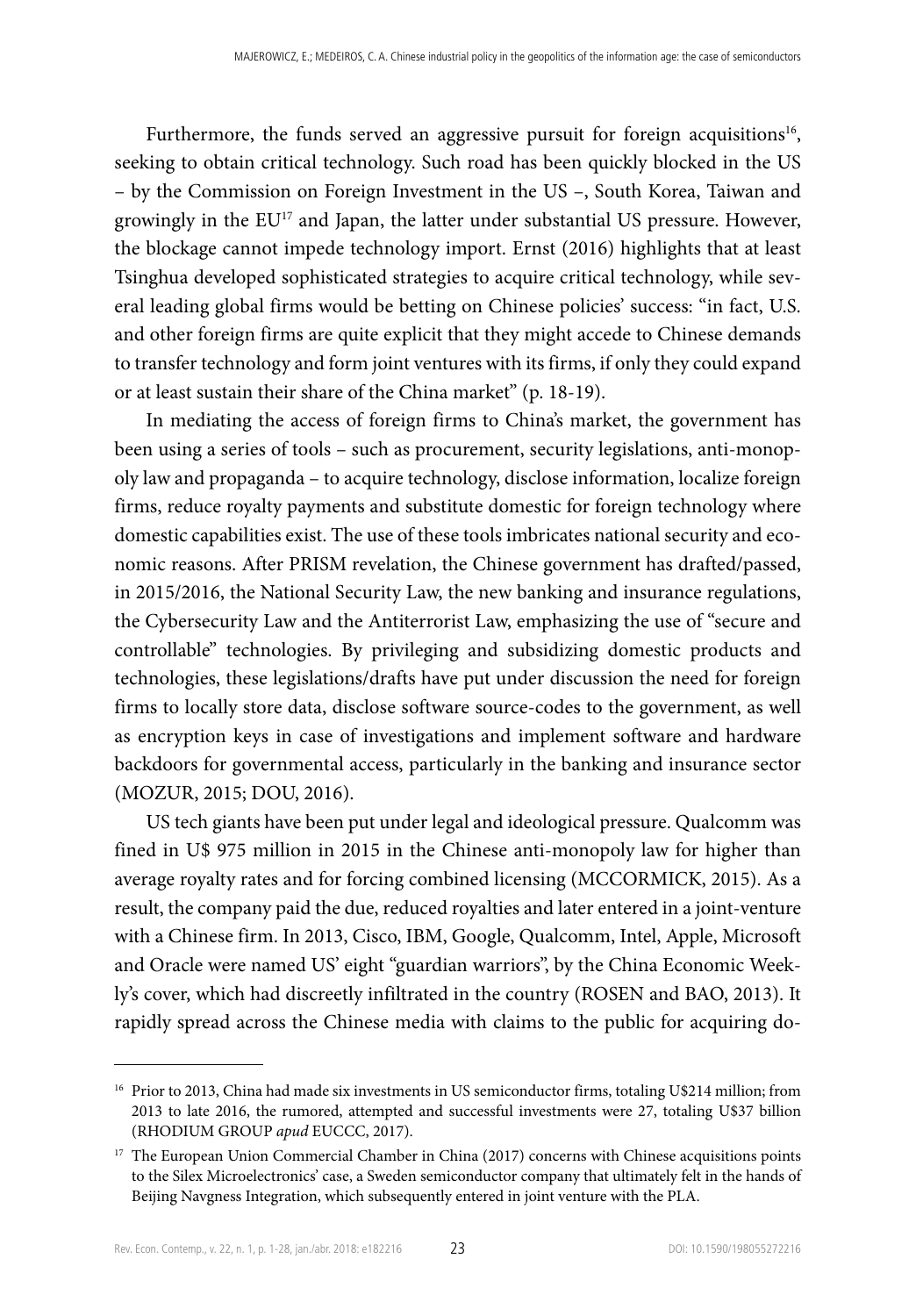mestic products and technologies. Notwithstanding, there is a limit to these pressures as China still lags significantly behind in IC production and technology, depending on strategic partnerships with foreign firms to reduce its import dependency and absorb technology as well as to modernize its military and its capacity to face asymmetrical warfare.

Furthermore, Chinese technological achievements in the commercial sector are explicitly pursued in the attempt to raise military capabilities, concerning especially the US and Taiwan. China's IC industrial policies alarmed and prompted countering measures from major players. Without dispensing opposing Chinese "damaging" industrial policies, the US understand that maintaining its semiconductor leadership cannot be sustained on that, and has called for pursuing "moon shots", or ambitious challenges coordinating the innovation system (PCAST, 2017).

#### **6. CONCLUSION**

Despite neoliberal policies and rhetoric being impinged upon the world by the US and the EU over the last decades, industrial policy never was in question in strategic sectors. Significant technological semiconductor advancements are a crucial dimension of economic and military power. China has advanced several important steps in semiconductor production and in decreasing its dependency. Nonetheless, China is still distant from meeting its consumption needs and the technological frontier in design and manufacturing. Despite circumventing US export controls in SME, imports of state-of-the-art fab machinery were not made by Chinese headquartered firms (still two generations behind the leading-edge). Rather, they were made to establish facilities for companies as Intel and Samsung. In crucial SME, China is still much behind Japan, the US and Europe. This becomes more critical as Chinese headquartered semiconductor manufacturing firms push to reach leading-edge, given the security aspects referred before and the blockages derived from those goods subordinated to power strategies (strategic trade). However, China has its domestic market as bargaining power, the fact of being the major IC consumer and, consequently, the largest market for the production of semiconductors and their equipment. The ongoing strategy aims to take advantage of this technological opportunity, and it has already prompted strategic reactions from major players.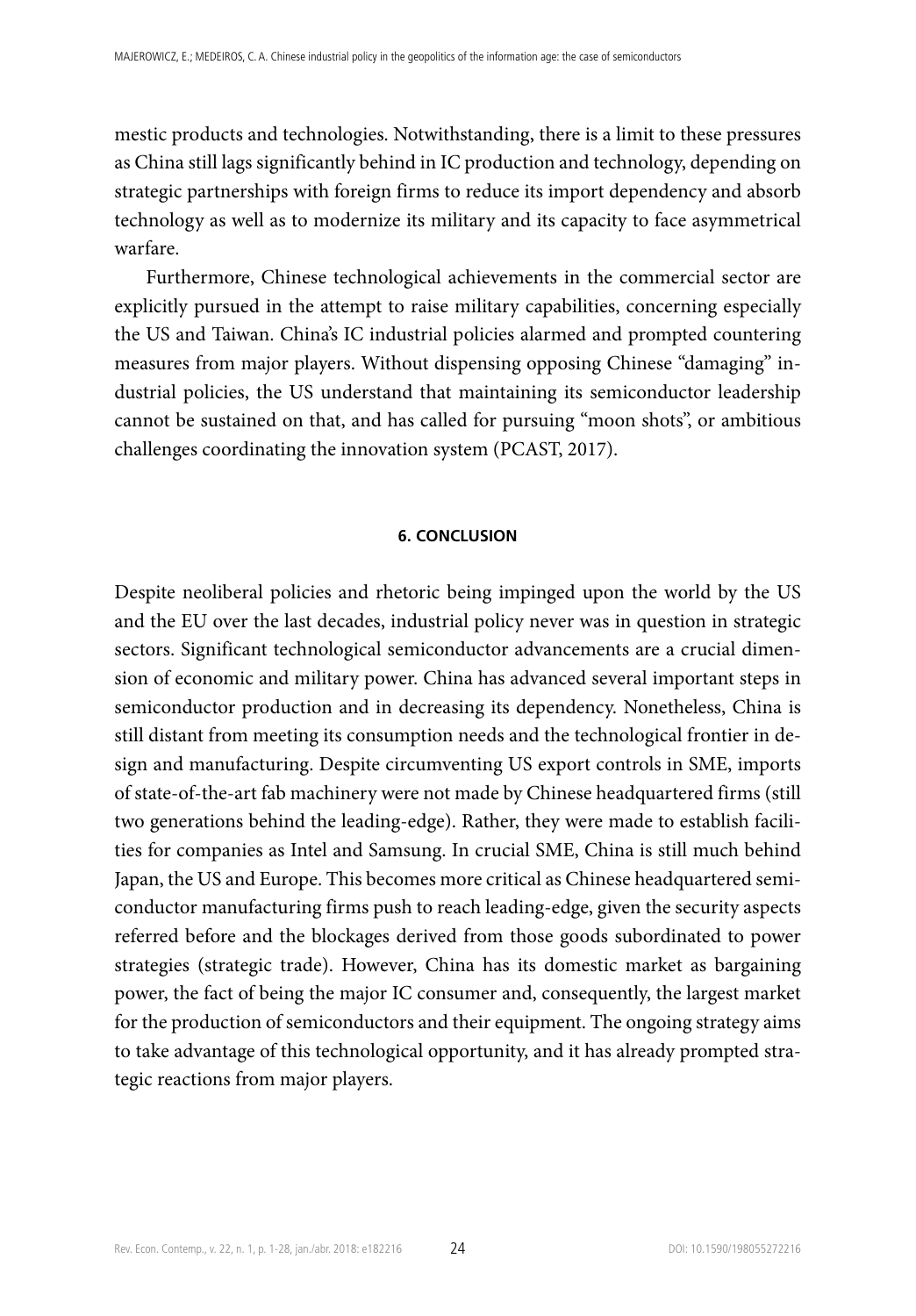### **BIBLIOGRAPHIC REFERENCES**

- ATTA, R. V.; SLUSARCZUK, M. M. G. The Tunnel at the end of the light: the future of the U.S. Semiconductor Industry. *Issues in Science and Technology*, v. 28, n. 3, 2012.
- BINGHAM, R. D. *Industrial policy American Style:* From Hamilton to HDTV*.* New York: M. E. Sharpe, 1998.
- CAS US´ SENATE COMMITTEE ON ARMED SERVICES. *The Committee´s investigation into counterfeit electronic parts in the department of defense supply chain*. Washington: U.S. Government Printing Office, 2011.
- CHANG, H.; ANDREONI, A. Industrial Policy in a changing world: basic principles, neglected issues and new challenges. *Cambridge Journal of Economics 40 Years Conference*, 2016.
- CHANG, S. et al. Imitation to Innovation: technological catch-up strategy of late movers in emerging economies. *SSRN Electronic Journal*, 2015.
- CHINA DAILY. Chip industry upgrades in Line with Xi Jinping's call to turn China into Manufacturer of Quality. *The Straits Times*, 19 Oct. 2017.
- CHU, M. M. *The East Asian computer chip war*. London and New York: Routledge, 2013.
- COLBERT, E. J. M. Security of cyber-physical systems. *Journal of Cyber Security and Information Systems*, v. 5, n.1, p. 40-47, 2017.
- CS CREDIT SUISSE. Asian semiconductor sector. *Equity Research*, 11 Jan. 2016.
- DARPA DEFENSE ADVANCED RESEARCH PROJECTS AGENCY. *New Chips Ease Operations in Electromagnetic Environs*. DARPA, 2016.
- DARPA DEFENSE ADVANCED RESEARCH PROJECTS AGENCY. *Breakthrough Technologies for National Security*. DARPA, 2015*.*
- DICKSON, J. The case for synthesizing electronic warfare and cyber. *The Cypher Brief*, 2017*.*
- DOD DEPARTMENT OF DEFENSE. *DOD Dictionary of Military and Associated Terms*. Washington, DC: DOD, 2017*.*
- DOU, E. Untangling China's cybersecurity laws. *The Wall Street Journal*, 03 Jun. 2016.
- ERNST, D. *China's bold strategy for semiconductors:* zero-sum game or catalyst for cooperation? Honolulu: East-West Center and Waterloo: Centre for International Governance Innovation, 2016.
- ERNST, D. *From catching up to forging ahead:* china's policies for semiconductors. Honolulu: East-West Center, 2015.
- ERNST, D. *Indigenous innovation and globalization:* the challenge for China's standardization strategy. Honolulu: East-West Center, 2011.
- EUCCC EUROPEAN UNION CHAMBER OF COMMERCE IN CHINA. *China Manufacturing 2025:* Putting Industrial Policy Ahead of Market Forces. EUCCC, 2017.
- GAO US GOVERNMENT ACCOUNTABILITY OFFICE. *Export Controls:* rapid advances in China's semiconductor industry underscore need for fundamental U.S. policy review. Washington: US Congress, 2002.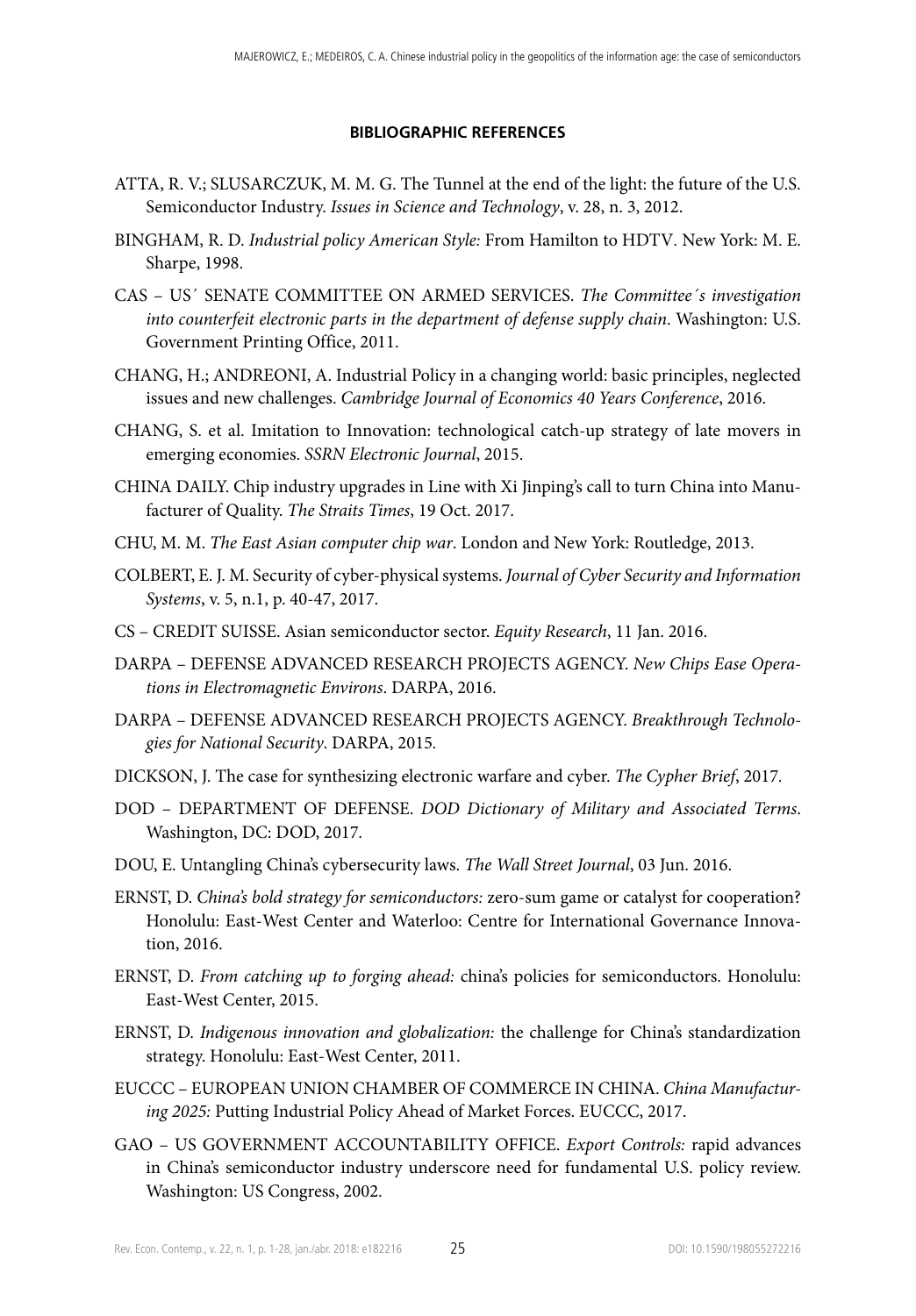- GAO. *Offshoring:* United States semiconductor and software industries increasingly produce in China and India. Washington, D.C.: US Congress, 2006.
- GIBBONS-NEFF, T. This new DARPA chip could give U.S a leg up in electronic warfare. *The Washington Post*, 12 Jan. 2016.
- IARPA INTELLIGENCE ADVANCED RESEARCH PROJECTS ACTIVITY. IARPA Trusted Integrated Chips (TIC) Program. *Federal Business Opportunities*, 22 Jun. 2011.
- ICINSIGHTS. Semiconductor R&D Growth Slows in 2015. *ICinsights*, 20 Jan. 2016.
- ICINSIGHTS. China's final chance to achieve its IC ambitions now underway. *ICinsights*, 16 Jul. 2016(a).
- ICINSIGHTS. TowerJazz and SMIC's Sales Forecast to Surge in 2016. *ICinsights*, 23 Aug. 2016(b).
- ICINSIGHTS. Five Top-20 Semiconductor Suppliers to Show Double-Digit Gains in 2016.*ICinsights*, 15 Nov. 2016(c).
- ICINSIGHTS. U.S. companies still hold largest share of fabless company IC sales. *ICinsights*, 16 Mar. 2017.
- ITA INTERNATIONAL TRADE ADMINISTRATION. *2016 Top Markets Report: Semiconductors and Related Equipment*. ITA, 2016.
- JOHNSON, B. *The U.S.-Japan semiconductor agreement:* keeping up the managed trade agenda. Washington, D.C.: The Heritage Foundation, 1991.
- KAGERMAN, H. et al. *Recommendations for Implementing the Strategic Initiative INDUSTRIE 4.0*. Frankfurt/Main: Platform Industrie 4.0, 2013.
- KANIA, E. B. The PLA's potential breakthrough in high-power microwave weapons. *The Diplomat*, 2017.
- KIM, S. R. The Korean System of innovation and the semiconductor industry: a governance perspective. *SPRU/SEI Working Paper*, 1996.
- LI, Y. "State, market, and business enterprise: development of the Chinese integrated circuit foundries". In: ZHOU, Y.; LAZONICK, W.; SUN, Y. (Eds.). *China as an innovation nation.* Oxford: Oxford University Press, 2016, p. 192-214.
- MAJEROWICZ, E. "Relações econômicas entre China e Malásia: comércio, cadeias globais de produção e a indústria de semicondutores" In: CINTRA, M. A. M.; FILHO, E. B. S.; PINTO, E. C. (Orgs.). *China em Transformação*: dimensões econômicas e geopolíticas do desenvolvimento. Brasília: IPEA, 2015.
- MAYS, S. K. *Rapid advance*: high technology in China in the global electronic age. Thesis (PhD in History) - Graduate School of Arts and Science, Columbia University, New York, 2013.
- MCCORMICK, R. Qualcomm Fined \$975 Million by Chinese Anti-monopoly Regulators. *The Verge*, 09 Feb. 2015.
- MILLARD, J. et al. *Internationalisation and fragmentation of value chains and security of supply:* case study on semiconductors. Brussels: European Commission; DG Enterprise and Industry, 2012.
- MORRIS, P. R. *A history of the world semiconductor industry*. London: P. Peregrinus, 1990.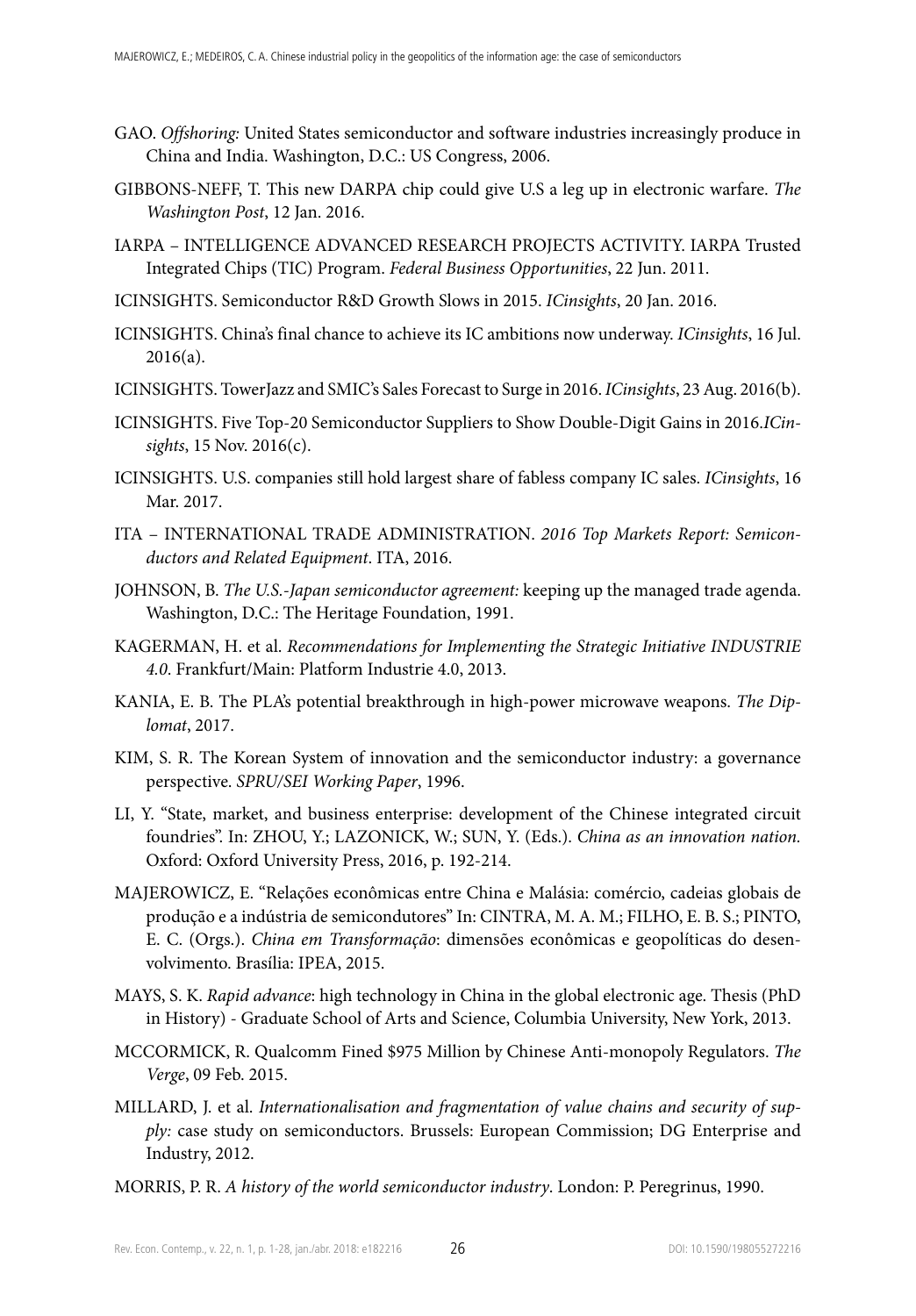- MOZUR, P. New Rules in China Upset Western Tech Companies. *The New York Times*, 28 Jan. 2015.
- NRC NATIONAL RESEARCH COUNCIL. *Rising to the Challenge:* U.S. innovation policy for the global economy .Washington, D.C.: The National Academies Press, 2012.
- OTA U.S. CONGRESS, OFFICE OF TECHNOLOGY ASSESSMENT. *Competing Economies:*  America, Europe, and the Pacific Rim. Washington, D.C.: U.S. Government Printing Office, 1991.
- PCAST THE PRESIDENT'S COUNCIL OF ADVISORS ON SCIENCE AND TECHNOL-OGY. *Ensuring long-term U.S. leadership in semiconductors*. PCAST, 2017.
- PFEIFFER, S. The vision of "Industrie 4.0" in the making a case of future told, tamed, and traded. *Nanoethics*, v. 11, n.1, p. 107-121, 2017.
- PHILIPP, J. China makes advances in space lasers, microwave weapons. *The Epoch Times*, 2017*.*
- PILLSBURY, M. *China's military strategy toward the US*: A view from open sources. Washington, D.C.: National Defense University Press, 2001.
- PWC PRICE WATERHOUSE COOPERS. *China's impact on the semiconductor industry*. New York: PwC, 2004.
- PWC PRICE WATERHOUSE COOPERS. *China's Impact on the Semiconductor Industry 2006 update*. New York: PwC, 2007.
- PWC PRICE WATERHOUSE COOPERS.*China's Impact on the Semiconductor Industry 2008 update*. New York: PwC, 2008.
- PWC PRICE WATERHOUSE COOPERS. *China's Impact on the Semiconductor Industry 2010 update*. New York: PwC, 2010.
- PWC PRICE WATERHOUSE COOPERS. *China's Impact on the Semiconductor Industry 2012 update*. New York: PwC, 2012.
- PWC PRICE WATERHOUSE COOPERS. *China's Impact on the Semiconductor Industry 2014 update*. New York: PwC, 2015.
- PWC PRICE WATERHOUSE COOPERS. *China's Impact on the Semiconductor Industry 2015 update*. New York: PwC, 2016.
- PWC PRICE WATERHOUSE COOPERS. *China's Impact on the Semiconductor Industry 2016 update*. New York: PwC, 2017.
- PWC PRICE WATERHOUSE COOPERS. *China's Impact on the Semiconductor Industry 2017 update*. New York: PwC, 2017a.
- RASIAH, R. *Catch up in integrated circuits production: Malaysia compared to Korea and Taiwan*. Inaugural Public Lecture of the Malaysian Centre of Regulatory Studies, University of Malaya, 13 Oct. 2010
- RASIAH, R. et al. Explaining variations in semiconductor catch-up strategies in China, Korea, Malaysia and Taiwan. In: GLOBELICS CONFERENCE, 6, Mexico City, 22-24 Sept. 2008.
- RAUD, M. *China and Cyber: Attitudes, Strategies, Organisation*. Tallinn: NATO Cooperative Cyber Defence Centre of Excellence, 2016.